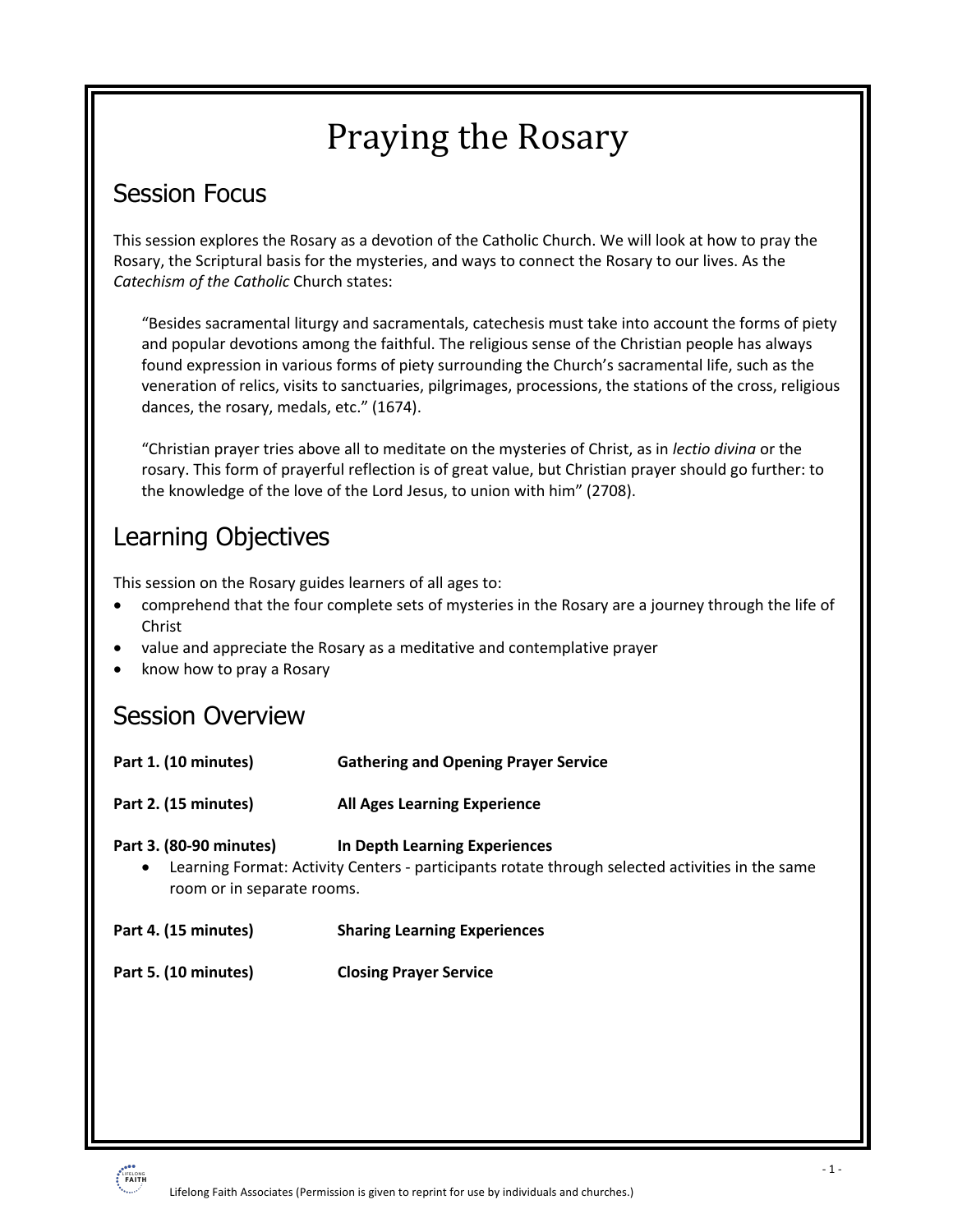# Design for In-Depth Learning: Learning Activity Centers

The Learning Activity Center Format provides structured learning activities at a variety of stations or centers in a common area. Learning activity centers are self-contained learning experiences, focusing on a specific topic or theme. They include brief presentations by the facilitators, interactive and experiential activities, group discussion and sharing. Each center can utilize a different learning method, such as drama or role play, creative arts, prayer, ritual, film, games, demonstrations, exhibits, and music.

One of the best ways to envision a Learning Activity Center Format is to imagine visiting a children's museum or one of the Epcot pavilions at Walt Disney World in Orlando. You will find a variety of interactive, experiential exhibits, media presentations, and staff-facilitated learning activities.

Learning Activity Centers can be used with all age groups. They can be developed for an intergenerational audience or for particular age groups, such as families with children or adolescents or adults. Learning Activity Centers can also be utilized in the families with children learning program within the Age Group Format.

### **Scheduling**

Learning Activity Centers are designed to be conducted within a 20-30 minute timeframe. Depending on the session design, this will allow three or four learning periods to be offered during the In Depth Learning Experience.

Here is a sample schedule with four rounds of learning centers:

- 6:00 Hospitality and Dinner
- 6:30 Part 1. Gathering and Prayer Part 2. All Ages Learning Experience
- 6:50 Round 1: Learning Activity Centers
- 7:15 Break (move to next center)
- 7:20 Round 2: Learning Activity Centers
- 7:45 Break (move to next center)
- 7:50 Round 3: Learning Activity Centers
- 8:15 Break (move to next center)
- 8:20 Round 4: Learning Activity Centers
- 8:45 Part 4: Presenting the Home Activities (no small group sharing) Part 5: Closing Prayer

Here is a sample schedule with three rounds of learning centers:

- 6:00 Hospitality and Dinner
- 6:30 Part 1. Gathering and Prayer Part 2. All Ages Learning Experience
- 7:00 Round 1: Learning Activity Centers
- 7:25 Break (move to next center)
- 7:30 Round 2: Learning Activity Centers
- 7:55 Break (move to next center)
- 8:00 Round 3: Learning Activity Centers
- 8:25 Break (gather in intergenerational groups)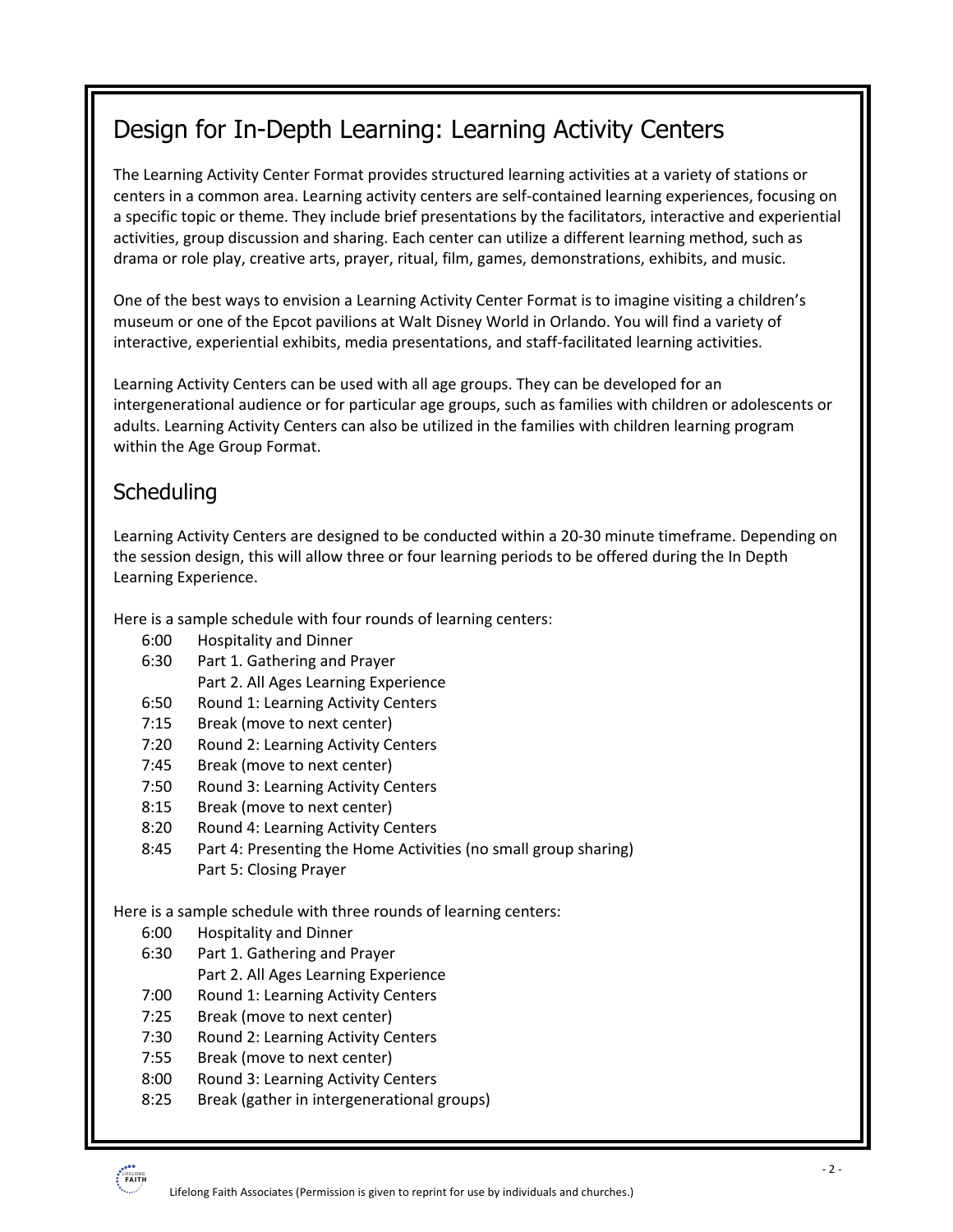- 8:30 Part 4: Sharing Learning Reflections and Home Application
- 8:50 Closing Prayer

### Organizing the Activity Centers

There are two ways to set up activity centers: one large room, or multiple break-out rooms.

If you arrange all of the learning centers in one large meeting gym or parish hall, set-up the centers around the outside of the room (see example). The center space can become a storytelling center with a carpet or chairs for children to sit. The example below shows six different learning centers plus the storytelling center. You may still need separate rooms if you have a learning center that focuses on prayer (worship space) or shows a film (meeting room).



Keep in mind the following when organizing in one room:

- Make sure there is adequate space between learning centers so that people are not interrupted by the activity at other centers.
- Set-up each learning activity center with tables and chairs (or carpeted floor space) for participants to listen, discuss, and create. Children and teens can use the floor, but adults will need chairs.
- Assign each learning center a number and post the number on the wall and floor at each center.

If you arrange learning centers in multiple rooms such as meeting rooms, classrooms, parish hall, gym, worship space, assign one learning center to each space. This format resembles a conference where people move from room to room for each session. Place the learning center name outside each room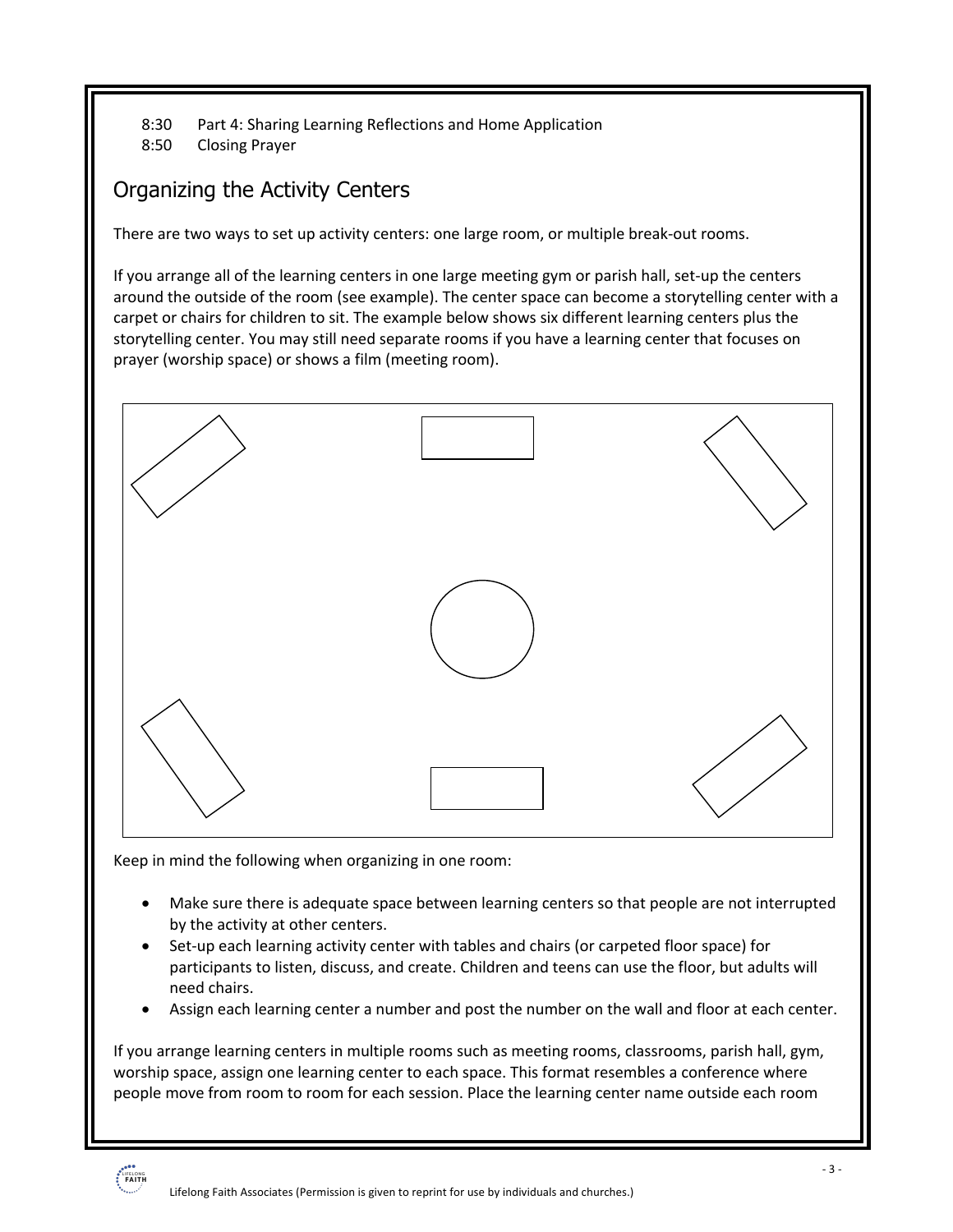and develop a list of centers with locations, and a map if necessary, so that people can easily find the correct room.

### Organizing Groups

Once you have determined how many learning centers you will offer, you can organize participants accordingly. If you offer four learning centers, you can organize the participants into four groups of equal size and assign each group a specific sequence that they will move through the learning centers. Assign a number to each learning center and an alphabet letter to each group, then describe how they will move through the centers: Group A: 1-2-3-4; Group B: 2-3-4-1, Group C: 3-4-1-2, and Group D: 4-1- 2-3. If you offer three learning centers, there would be three groups rotating among the three learning centers. Keep families together in one group.

If you offer more than three or four learning centers, allow people to choose the learning centers they are going to experience. Remind them that if a particular center is crowded, they can move to another center and then return to their first choice in another round. Families with children should stay together because the activities require parents to work with their children.

### **Staffing**

Each center is facilitated by a team of facilitators who guide the participants through the activity plan. The teaching team facilitates the overall learning plan for the center: making presentations, guiding learning activities, organizing discussions, and so on. The number of team members needed depends on the complexity of the activities and the number of participants at a learning center. Teams should have at least two or three people, but some centers will require five or six people. Older adolescents can also serve as members of the teaching team, and are especially valuable in facilitating creative activities and dramatic presentations.

To present the focus of each learning activity center, ask the teaching teams to present a very brief overview of what they will be doing in each center. Give each participant the list of learning activity centers with short descriptions, a schedule, and the locations of the centers.

# Materials for the Session

#### **Gathering**

- Name tags
- Community building activities (on CD-ROM)
- Opening Prayer Service copies for the leader and readers on Handout #1 Opening Prayer
- Symbols for the prayer service: a globe, a picture or statue of a dove, a picture or statue or icon of Mary, a crucifix or cross, an Easter lily (real or artificial), several statues or icons or pictures of saints
- Ball of yarn
- Bible

#### **All Ages Opening Learning Experience**

• Handouts #1 and #2

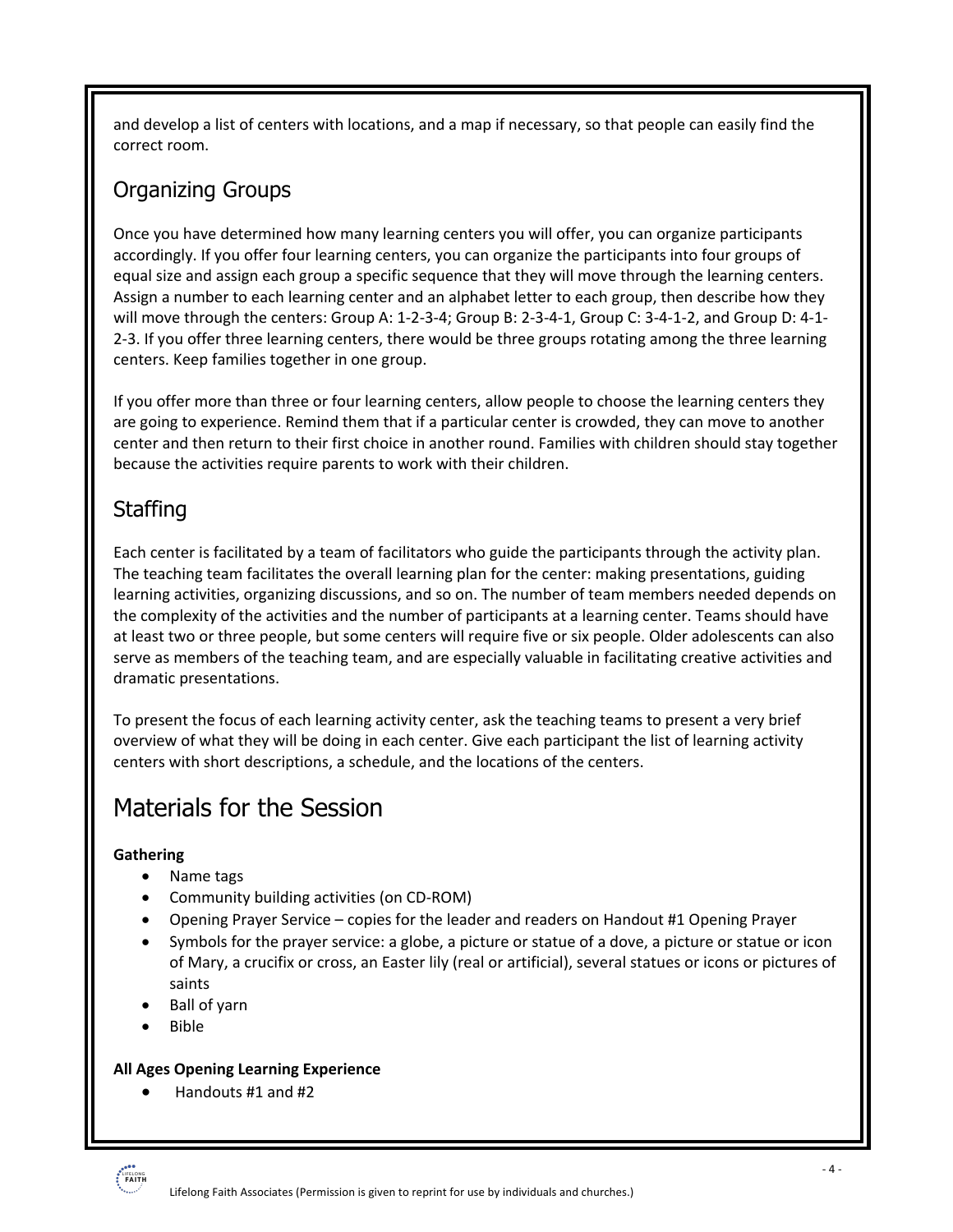#### **In-Depth Learning Experience**

• The handouts and materials participants will need are identified in each Learning Activity Center plan.

#### **Sharing Learning Experiences**

• Handout 7

#### **Closing**

- Closing Prayer Service for presider
- Bible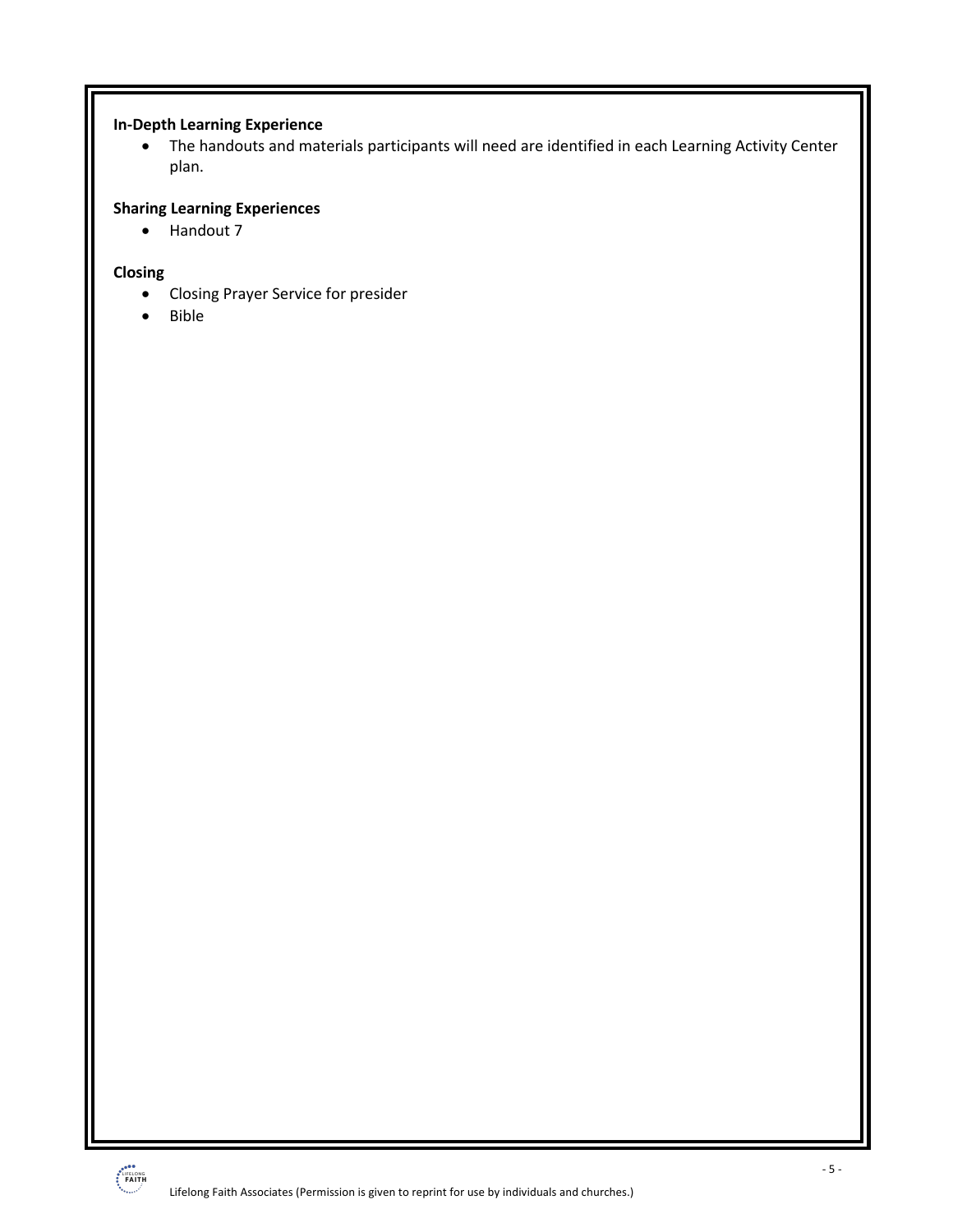# Session Plan

# Part 1. Gathering (15-20 minutes)

#### **Preparation**

Prepare a newsprint sheet or handout that lists the order of the activities or create a PowerPoint presentation that guides people through the session.

#### **Registration and Hospitality**

- Welcome people and ask them to sign-in for the program.
- Provide name tags (heart shaped) or invite people to make their own.
- Distribute the handouts participants will need for the session—you can also distribute handouts for the activities at the beginning of the activity.
- Invite people to share a meal. Depending on the time of day, the program may end with a meal.

#### **Optional Warm-Up Activities**

Invite participants to share stories about their favorite rosaries, when and how they learned to pray the rosary, and family/community traditions which included the rosary. For example, an older person might remember kneeling to pray the rosary as a family every night during the month of October.

Invite table groups to answer the following questions:

- Why do you think Pope John Paul II added the Luminous Mysteries to the Rosary?
- Who can name all five Mysteries of Light?
- Who knows the five Joyful, Sorrowful and Glorious Mysteries?

Welcome the participants to the program and introduce the theme of the session, using your own words or the words below:

This session explores the Rosary. We will look at how the Rosary came to be, Christ's and Mary's place in the Rosary, how to pray the Rosary, and the purpose of the Mysteries. We will experience the Rosary as we learn more about this prayer which has been part of our Church's tradition for hundreds of years.

### 1. Group Formation

Organize people into intergenerational groups of approximately eight people for the All Ages Learning Experience. Ask all members of the same family to sit together in these intergenerational groups. Each group should have as many of the following categories as possible: family (parents, children, teens), young adults, adults without children, and older adults. If members of the same family are intergenerational—children, teens, parents, and grandparents—keep them together in one group.

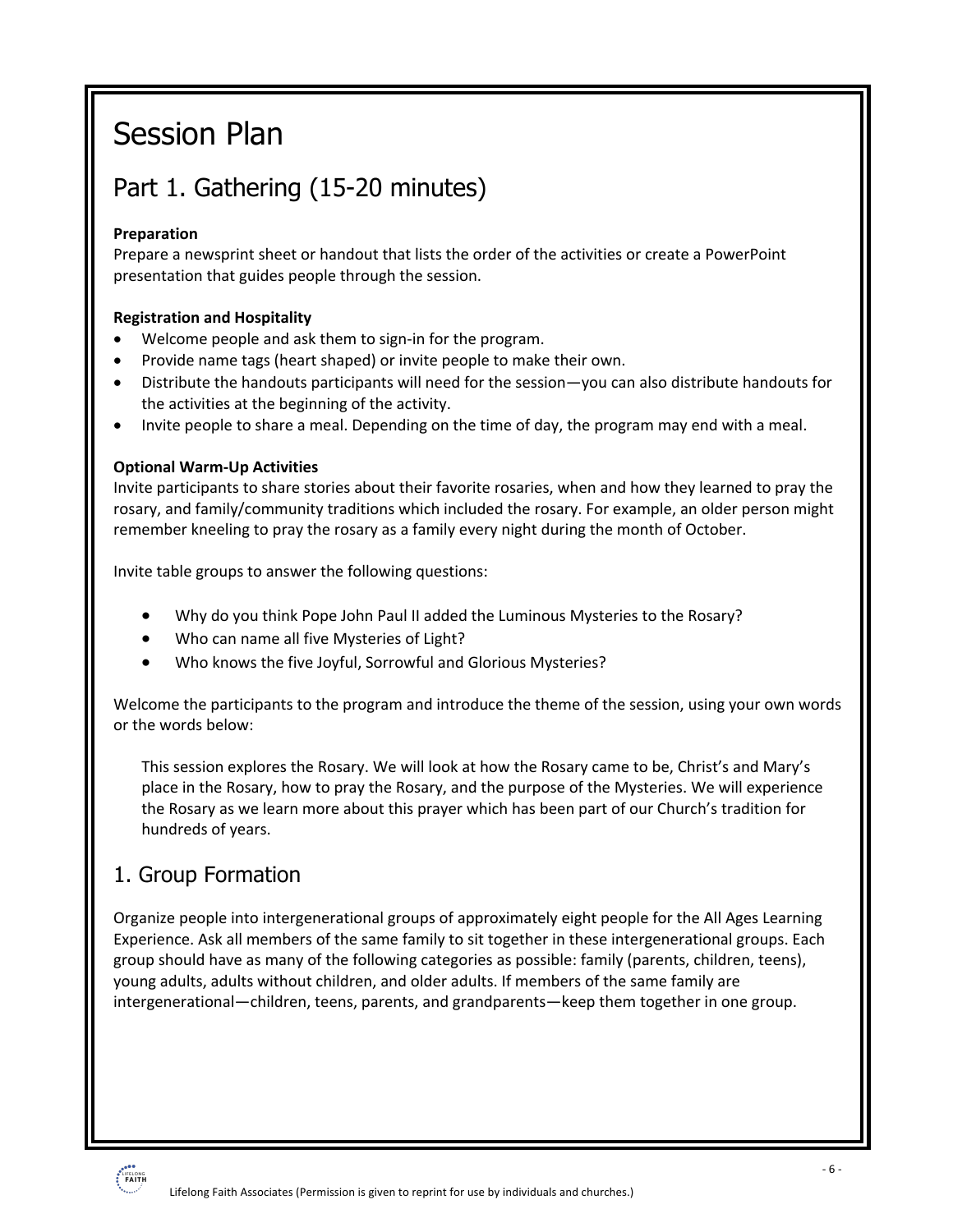### 2. Opening Prayer Service

#### **Preparation**

Create a prayer space with a globe, a picture or statue of a dove, a picture or statue or icon of Mary, a crucifix or cross, an Easter lily (real or artificial), several statues or icons or pictures of saints

Recruit the following volunteers to help with Opening Prayer Service:

- one person to preside
- two people to proclaim Scripture
- eight volunteers for the praying of the Apostles' Creed
- five people for the first Our Father, three Hail Marys, and first Glory Be
- eleven people for the proclamation of the Mystery and Our Father, 10 Hail Marys, and Glory Be

Give the readers a copy of the Opening Prayer Service handout to prepare.

Immediately before prayer, give to those proclaiming the Creed the symbols they will hold up as they pray their parts. The Apostles' Creed volunteers will position themselves in the shape of a cross. The next five will stand like the first part of the rosary, with the person praying the first Our Father positioned a few steps from those forming the cross, then three persons close together for the three Hail Marys, and one person for the Glory Be. The others will form a large circle around the community. All will be connected by a ball of yarn in the same way the chains or links of the rosary connect the beads.

Have a spotlight shine on the prayer space or brighten the lights in the room when these words are prayed in the Apostles' Creed: "the resurrection of the body and life everlasting."

#### **Gather**

The people who are praying the rosary should take their positions before the opening song.

Presider: As we gather to learn more about the rosary, we pray with Mary, the Mother of God and our own Mother. We unite ourselves with her as we pray:

Presider: God, in your infinite wisdom and love, you chose Mary to be the mother of your Son. Just as Mary gazed with the eyes of love on the life of her Son, we too gaze on the life of Christ when we pray the rosary. Bless us tonight with the sight and insight of our Blessed Mother so that we can come to a deeper understanding of our Lord and Savior, Jesus Christ. Amen.

Let us listen to how the two prayers which make up most of the rosary—the Lord's Prayer and the Hail Mary—came into being.

#### **Listen**

Matthew 6:7-14 and Luke 1:26-42

#### **Respond**

Presider: As a response to the gift of the Our Father and the Hail Mary which Scripture gives us, we will now pray the first part of the rosary and the first decade of the Joyful Mysteries: The Annunciation. If you brought your own rosary, please follow along on your beads.

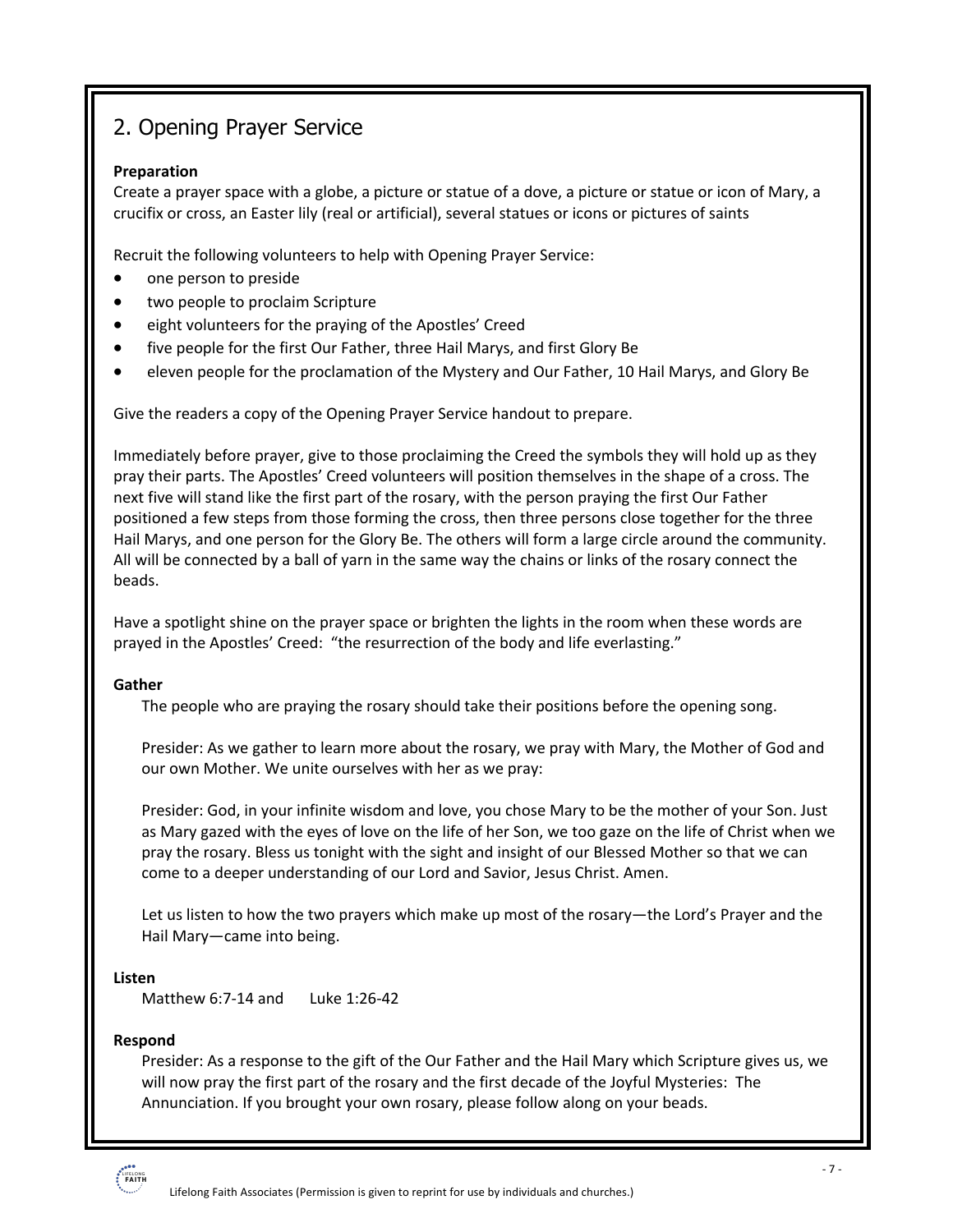The people praying the Apostles' Creed position themselves in front of the assembly in the shape of a cross. They now pray their parts, holding up their symbols as they pray:

Reader One: We begin our rosary in the name of the Father and of the Son and of the Holy Spirit. (*Make the Sign of the Cross*.) I believe in God, the Father Almighty, Creator of Heaven and earth… (*Hold up the globe.*)

Reader Two: and in Jesus Christ, His only Son, our Lord, who was conceived by the Holy Spirit…(*Hold up the image of the dove.*)

Reader Three: born of the Virgin Mary… (*Hold up the icon or picture or statue of Mary.)*

Reader Four: suffered under Pontius Pilate, was crucified, died and was buried. (*Hold up the crucifix.*)

Reader Five: He descended into hell; on the third day he rose again from the dead. He ascended into heaven and is seated at the right hand of God the Father Almighty. From there he shall come to judge the living and the dead. (*Hold up the Easter lilies.*)

Reader Six: I believe in the Holy Spirit… (*Hold up the image of the dove again.*)

Reader Seven: the holy catholic Church, the communion of saints… (*Hold up the statues of the saints. The people making up the crucifix join hands to acknowledge that we are all part of the Church and the communion of saints.)*

Reader Eight: the forgiveness of sins… (*The people making up the crucifix hug each other as a sign of forgiveness.*)

Reader Nine: the resurrection of the body and life everlasting. Amen! (*A spotlight shines on the people making up the Creed. If that is not possible, lights in the room are turned up.)*

The next five readers represent the Our Father, three Hail Marys, and the Glory Be which make up the single strand of the rosary. They are joined to the Creed-persons by the yarn, with the Our Fatherperson standing about two feet from the Creed, the three Hail Mary-persons standing two feet from the Our Father-person but right next to each other, and the Glory Be-person standing about two feet from the last Hail Mary-person.

Our Father Reader: We pray in the words which Jesus himself gave us. Our Father, who art in heaven, hallowed be Thy name. Thy kingdom come. Thy will be done on earth as it is in heaven. (*Reader raises his/her arm to invite the assembly to respond with the last part of the Our Father.*)

Assembly: Give us this day our daily bread. And forgive us our trespasses as we forgive those who trespass against us. And lead us not into temptation, but deliver us from evil.

First Hail Mary Reader: As Gabriel and Elizabeth recognized Mary's goodness, we too see Mary as our model. We pray with Mary for an increase in our faith. Hail Mary, full of grace, the Lord is with thee. Blessed art thou among women, and blessed is the fruit of thy womb, Jesus. (*Reader raises his/her arm to invite the assembly to respond with the last part of the Hail Mary.*)

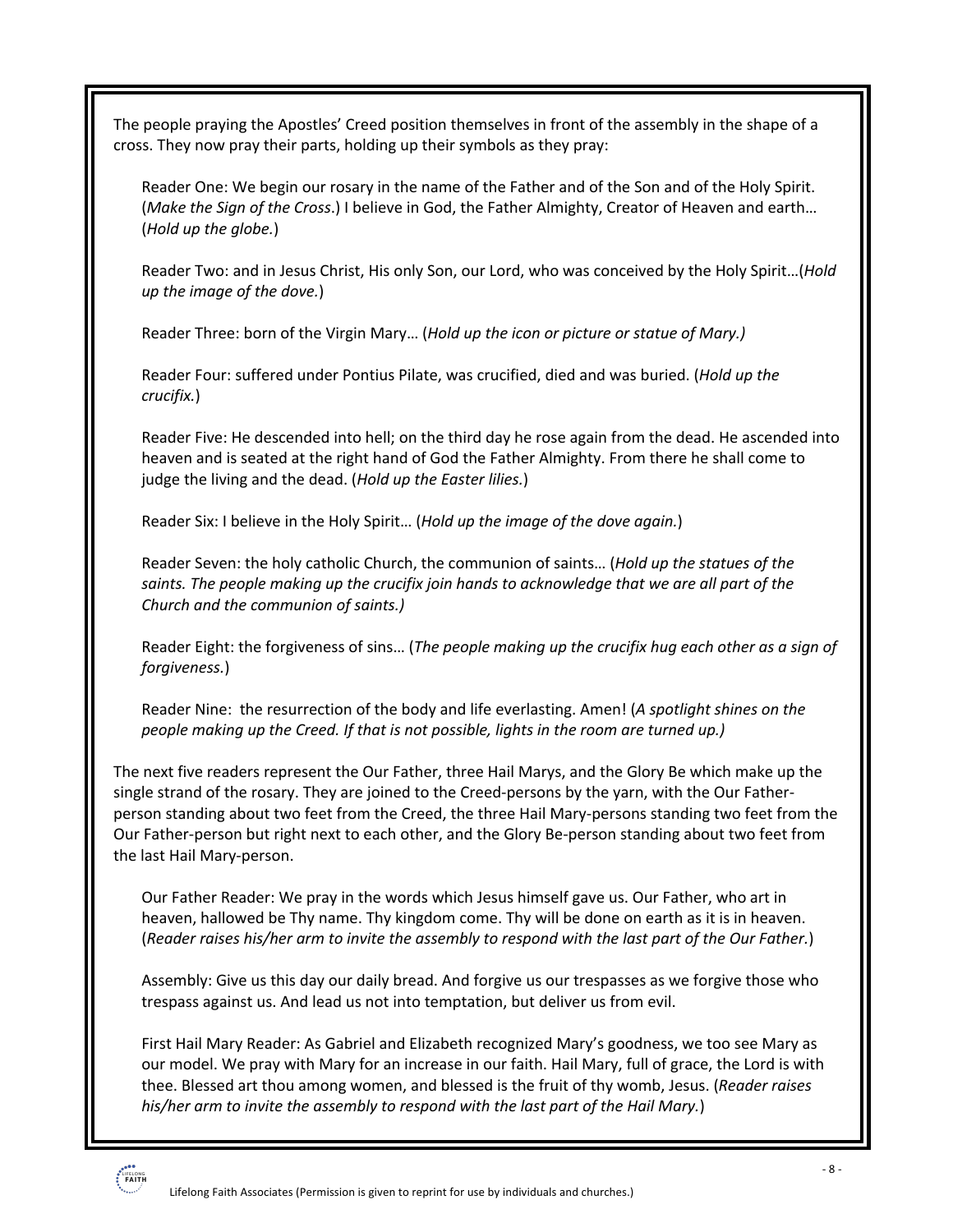Assembly: Holy Mary, Mother of God, pray for us sinners now and at the hour of our death.

Second Hail Mary Reader: We pray for more hope in our hearts and in our world. Hail Mary, full of grace, the Lord is with thee. Blessed art thou among women, and blessed is the fruit of thy womb, Jesus. (*Reader raises his/her arm to invite the assembly to respond with the last part of the Hail Mary.*)

Assembly: Holy Mary, Mother of God, pray for us sinners now and at the hour of our death.

Third Hail Mary Reader: We pray for more love, more compassion, and more charity in our hearts and in our world. Hail Mary, full of grace, the Lord is with thee. Blessed art thou among women, and blessed is the fruit of thy womb, Jesus. (*Reader raises his/her arm to invite the assembly to respond with the last part of the Hail Mary.*)

Assembly: Holy Mary, Mother of God, pray for us sinners now and at the hour of our death.

First Glory Be Reader: We celebrate our God, who lives in perfect community. Glory be to the Father, and to the Son, and to the Holy Spirit. (*Reader raises his/her arm to invite the assembly to respond with the last part of the Glory Be.*)

Assembly: As it was in the beginning, is now, and ever shall be, world without end. Amen.

The next 11 readers are standing around the outside of the gathering, surrounding the assembly and connected by the yarn. The first reader is standing about two feet from the Glory Be reader, but directly in line with the previous readers. The next ten readers form a circle, standing equally distant from each other but further from the first reader. (Envision a rosary, but with only one decade instead of five.)

Mystery/Our Father Reader: The First Joyful Mystery, The Annunciation. "Here am I, the servant of the Lord; let it be with me according to your word" (Luke 1:38). God called Mary through the angel Gabriel to become the Mother of his Son. Mary struggled with this invitation. But in the end, she surrendered to God's will for her life. She discerned her unconditional YES to God. As we reflect on this joyful mystery, let all of us search our hearts for God's invitation to us. What is God asking us to do today? What will our answer to God's invitation be? (*Pause.*) Our Father, who art in heaven, hallowed be Thy name. Thy kingdom come. Thy will be done on earth as it is in heaven.

Assembly: Give us this day our daily bread. And forgive us our trespasses as we forgive those who trespass against us. And lead us not into temptation, but deliver us from evil.

 $1<sup>st</sup>$  Hail Mary Reader: Hail Mary, full of grace, the Lord is with thee. Blessed art thou among women, and blessed is the fruit of thy womb, Jesus.

Assembly: Holy Mary, Mother of God, pray for us sinners now and at the hour of our death.

This is followed by the nine other Hail Mary Readers, who will pray the first part of the Hail Mary, one at a time, with each one followed by the Holy Mary response from the Assembly.

Mystery/Our Father Reader: Glory be to the Father, and to the Son, and to the Holy Spirit.

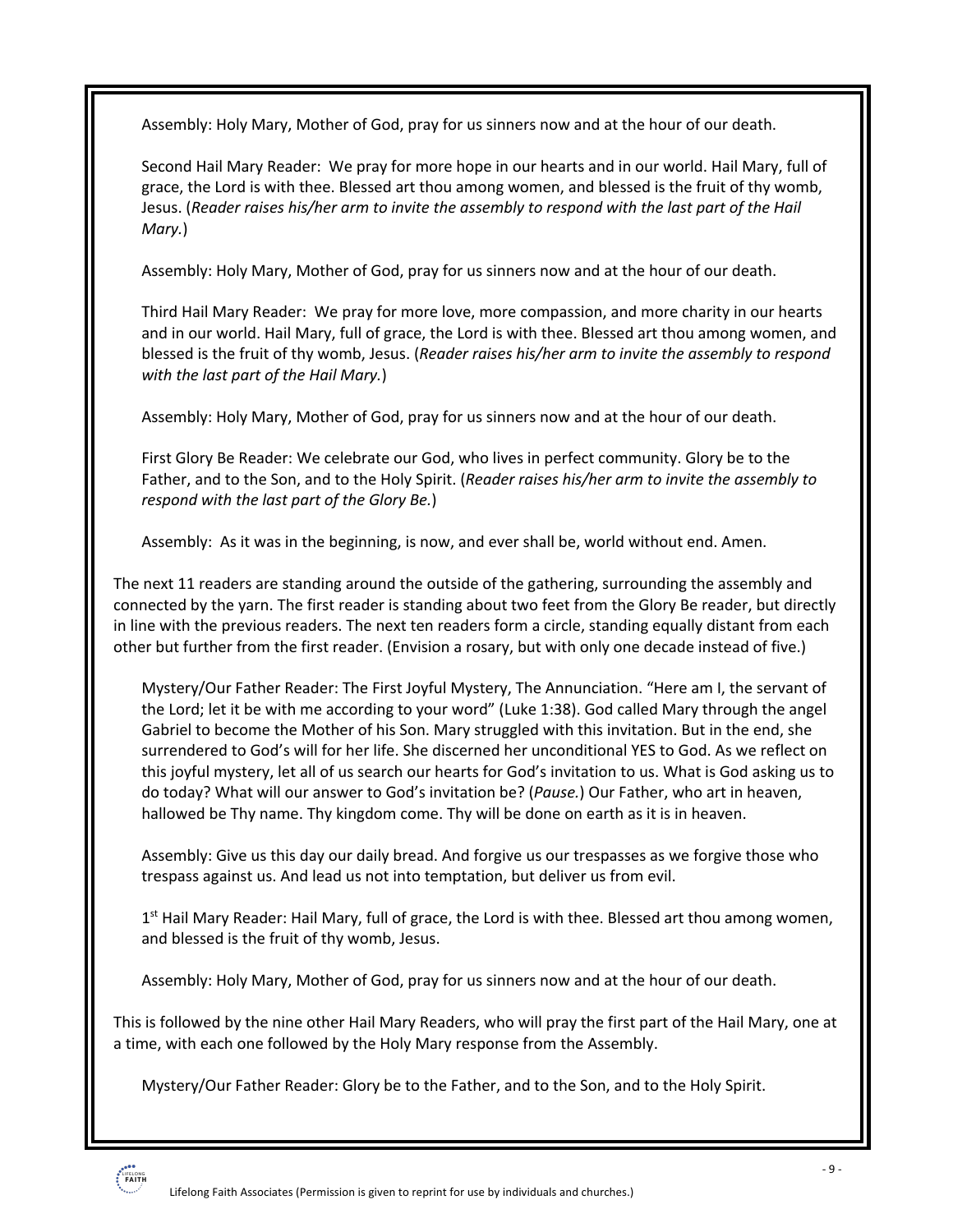Assembly: As it was in the beginning, is now, and ever shall be, world without end. Amen!

#### **Go Forth**

God, help us to discern your will for our lives today and always. As we enter deeper into the gift of the rosary, be with us. Open our hearts to your love and your will. We ask this humbly in the name of your Son, Jesus. Amen

### Part 2. All Ages Learning Experience: What the Rosary Means to Me (20 minutes)

The All Ages Learning Experience is designed to help the participants listen to a variety of people share what the Rosary means to them. There are two parts to the experience: the first includes three people from the Communion of Saints telling their story to the large group. The second part involves parishioners sharing their experience of praying the Rosary in a small-group setting.

#### **Preparation**

In advance, ask all participants to bring their favorite rosary to the session. Have extras on hand for those who forget or don't have a rosary.

Get three participants, two adults and one child, to be actors for this session. They will play the parts of St. Dominic, Lucia (one of the children to whom Mary appeared in Fatima), and Pope John Paul II. Give them copies of Handout #1.

Pass out Handout #2.

Introduce the session using the words below or your own words.

To appreciate the Rosary as a prayer of our Church, we're going to meet several people for whom this devotion had a very special meaning. I'd like to introduce you to St. Dominic, Lucia of Fatima, and Pope John Paul II. St. Dominic, rumor has it that you were responsible for creating the Rosary. Is that true?

St. Dominic: There are many different stories in the Catholic Church as to how the rosary came into existence. Perhaps the reason so many of these legends point to me is because I tried to bring intellectual pursuits and the needs of everyday people together. I truly believed that studying helped faith, which is one of the reasons I formed the Order of Preachers. But I also saw the people of the Middle Ages trying hard to live a holy life. Most of them were illiterate, so they couldn't study or read the psalms like the monks did. Some of them came up with the idea of praying 150 Our Fathers in order to somewhat imitate the monks' praying the 150 psalms. Others—those with a particular devotion to our Blessed Mother—prayed 150 Ave Marias. Over the course of many years, this practice evolved into the Rosary as you know it today. Isn't it wonderful that a devotion which deepens the faith of so many Catholics today had its origin in people's everyday faithfulness hundreds of years ago?

Lucia: World War I was raging when Our Blessed Mother appeared to three insignificant children in Fatima, Portugal. Two of the children were my cousins Francisco and Jacinta. I was the third child. My name is Lucia, and I was ten years old when I saw and heard Mary, the Mother of God! She was

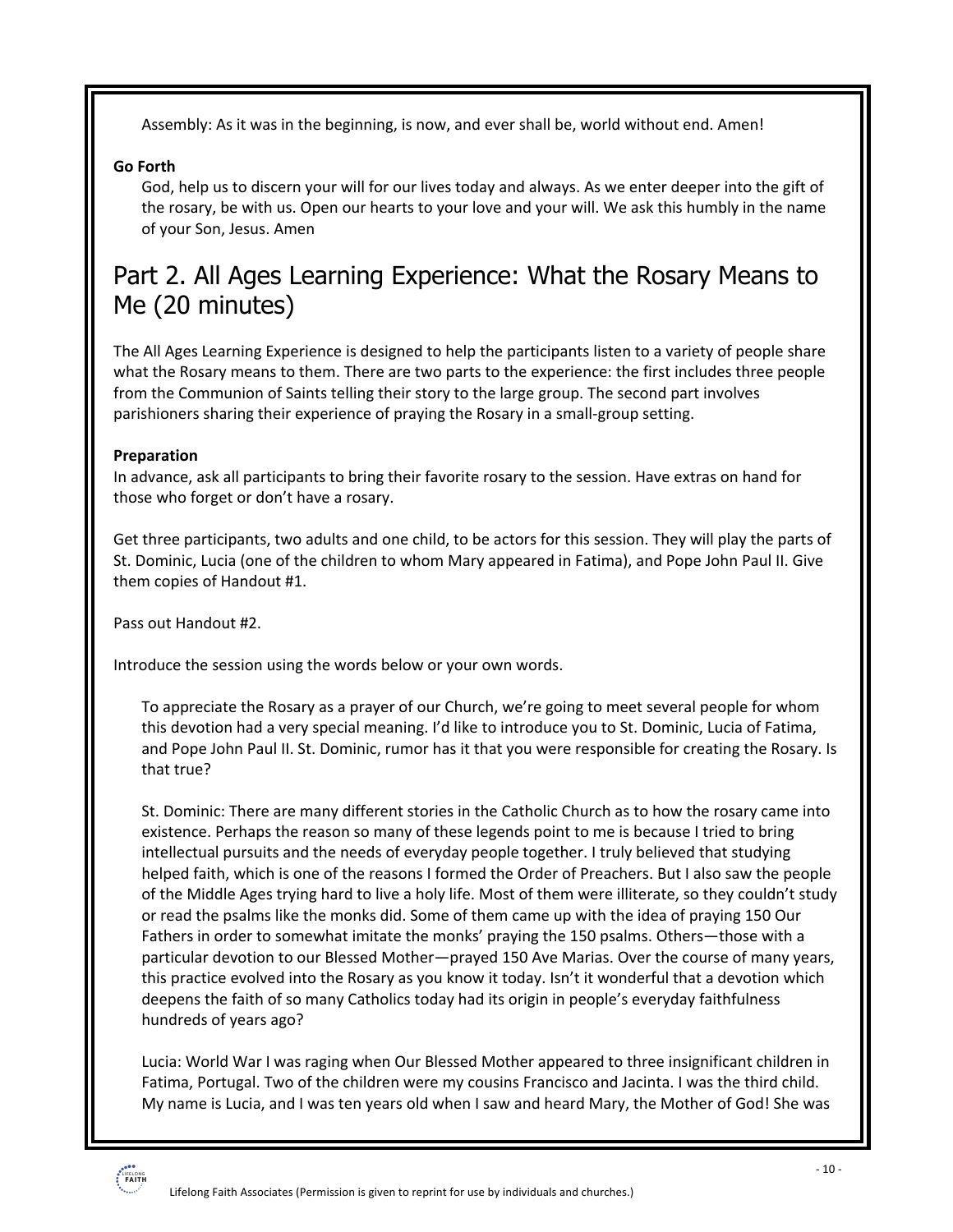dressed in a white robe and held a rosary in her hand. She shared many things with us, but one of the most memorable was her message about the Rosary. She told us to pray the Rosary every day for world peace. She also asked us to add this prayer after each decade of the Rosary: "O my Jesus, forgive us our sins. Save us from the fires of hell, and lead all souls to heaven, especially those who are most in need of your mercy." We were asked to pray for the most forgotten person in the whole world. When we asked her where she came from, she told us "heaven." And she promised to reveal her identity to us in October. When she appeared in that month, Mary called herself the Lady of the Rosary. Some of you will know that Jacinta and Francisco died young, but I joined the convent and lived a long life. I prayed the Rosary every day, just as Mary asked me to do.

Pope John Paul II: In 1978, two weeks after I became pope, I said that the Rosary was my favorite prayer. Twenty-four years later, in 2002, I wrote a pastoral letter—a letter to all of you, my dear people—on the Rosary. And I did something which I think shocked a good number of Catholics. I added a whole new set of mysteries and called them the Luminous Mysteries, or Mysteries of Light. You see, I always believed what Pope Paul VI, my worthy predecessor, said—that the Rosary is a Bible for those who cannot read. The Joyful, Sorrowful and Glorious Mysteries are truly a journey through the Incarnation and early moments in Jesus' life, his suffering and death, and his resurrection and ascension. But what about his public ministry—his baptism, his miracles, the institution of the Eucharist? We jumped from his teenage identity to the Paschal Mystery. I felt we needed to meditate on what his adult life means for us as disciples. Hence the Mysteries of Light. I hope you find them as helpful to your prayer life as I did in mine.

I also love the Rosary because it unites us with Mary. We follow the mysteries of the life of Christ through her loving eyes.

Why should you study and pray the Rosary? I repeat what I wrote in 2002: "Today I willingly entrust to the power of this prayer…the cause of peace in the world and the cause of the family…To pray the Rosary *for children,* and even more, *with children,* training them from their earliest years to experience this daily 'pause for prayer' with the family, is not to be underestimated."

Instruct participants in each table group to take Handout #2: The Rosary in My Life and share the answers to the questions at their tables.

- 1. Share the story of the rosary you brought with you to this session. Where did you get it? Was it for a special occasion? If so, which one?
- 2. Why do you pray the Rosary? What is meaningful to you in this devotion?
- 3. Is there any special way you pray the Rosary? Do you pray the mysteries in a particular way? Do you pray Scripture or other prayers as you move through the decades?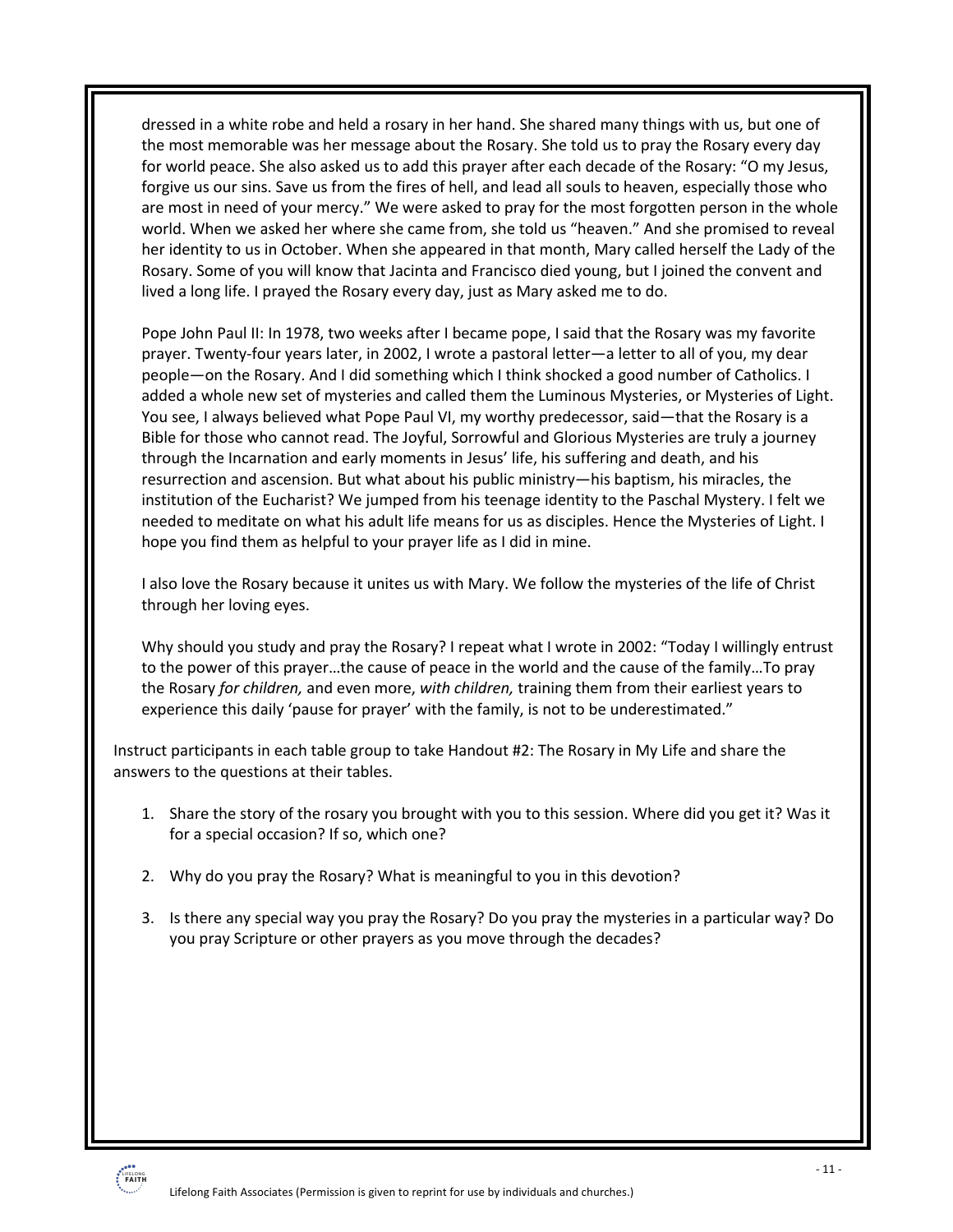# Part 3. In Depth Learning Experience: Praying the Rosary (80-90 minutes)

Introduce each center by having a team member who is conducting the center provide a brief overview of what is going to happen at the center. If you wish, give each participant or family the list of learning activity centers with short descriptions, a schedule, and the locations of the centers.

Each learning center is designed for 20–25 minutes, allowing everyone to participate in three or four learning activities. Choose Activities 1, 2, 5, and/or 6 for families with children. Choose Activities 2, 3, 4, and/or 6 for adolescents and adults. Make sure to include the first activity for those who are totally unfamiliar with the Rosary.

- 1. The "How To" of the Rosary (All Ages, particularly for those who don't know how to pray the Rosary)
- 2. Praying Scripture with the Mysteries (All Ages)
- 3. Creating Your Own Mysteries (Adolescents and Adults)
- 4. Seeing Through Mary's Eyes (Adolescents and Adults)
- 5. Making a Rosary (Families with Children)
- 6. Praying the Rosary for Peace (All Ages)

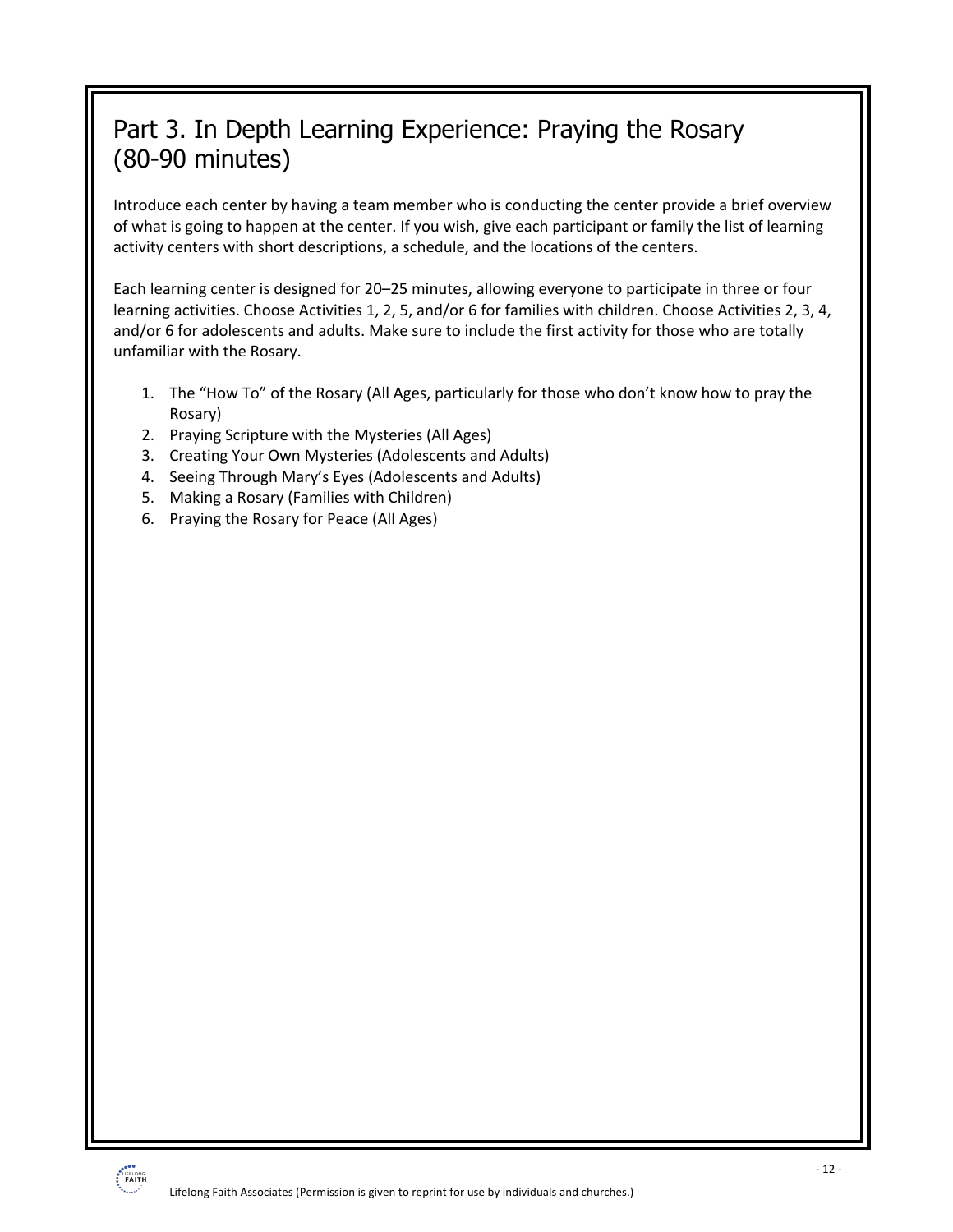# Activity 1. The "How To" of the Rosary

This learning activity center engages participants in the actual steps of praying the Rosary as well as techniques for making the Rosary more meaningful in their prayer lives.

#### **Preparation**

Print Handout #3 (give in advance to leaders conducting this activity) and Handout #3A for participants.

Choose one mystery which you will pray with the participants once you've taken them through the steps of the Rosary. Base your choice upon the time of year in which you are conducting this session (e.g., Sorrowful Mysteries if it is Lent, Glorious if it's in the Easter Season or the month of May), or a particular issue in the community right now. In advance, write a paragraph reflection on the mystery you chose, including a question for reflection (similar in style to the reflection on the Annunciation used in the Opening Prayer).

Display an image, icon, or statue which matches the mystery you choose to pray with the participants.

Mark the Bible you will use with the Scripture passage which matches your mystery.

Make sure each participant has a rosary.

### Activity Plan

Begin by sharing in your own words:

After Vatican II, the practice of praying the Rosary diminished. Part of this was due to the fact that many Catholics had prayed the Rosary during Mass. With the renewal of the liturgy, including celebrating in the language of the people, Church leaders emphasized the importance of active participation. People were discouraged from private devotions during the celebration of the Eucharist. In addition, a new generation of Catholics, growing up in the post-Vatican II Church, never learned how to pray the Rosary.

When Pope John Paul II declared October of 2002 to October of 2003 the Year of the Rosary in the Catholic Church, new attention was focused on this ancient devotion. The Rosary has been a blessing in so many people's lives that we want to share it with you. Just as there is no "wrong" way to pray, there is no wrong way to pray the Rosary. But there is a pattern to the Rosary, and there are ways of keeping this devotion relevant in your life. So let's begin.

Introduce participants through the prayers of the Rosary.

- 1. Sign of the Cross
- 2. Apostles' Creed
- 3. Our Father
- 4. Three Hail Marys (for faith, hope and charity)
- 5. Glory Be
- 6. 1<sup>st</sup> Mystery/Our Father
- 7. 10 Hail Marys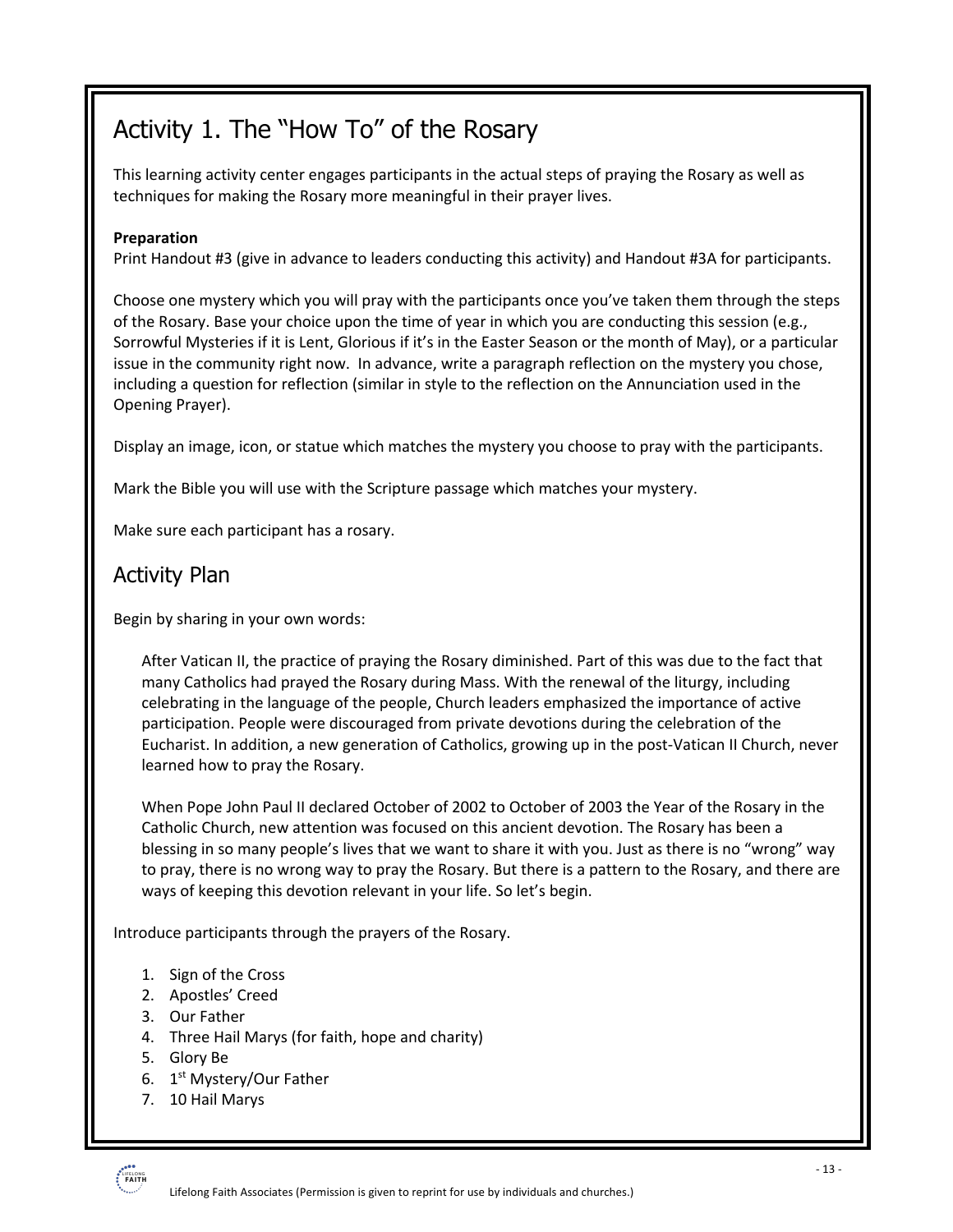- 8. Glory Be/2<sup>nd</sup> Mystery/Our Father
- 9. 10 Hail Marys
- 10. Glory Be/3rd Mystery/Our Father
- 11. 10 Hail Marys
- 12. Glory Be/4<sup>th</sup> Mystery/Our Father
- 13. 10 Hail Marys
- 14. Glory Be/5<sup>th</sup> Mystery/Our Father
- 15. Glory Be
- 16. Hail, Holy Queen (optional)

Some days the Rosary helps us pray when we can't find our own words to express our inner needs. So we move through the familiar routine of the Our Father, the Hail Mary, and the Glory Be, trusting that God knows what is in our hearts even better than we know ourselves. So specific words aren't important.

Other days, we feel the need to pray with a particular focus because of where we are in our personal lives. Although Pope St. John Paul II suggested a schedule for praying the four sets of mysteries (see Handout #3A), he also encouraged people to pray what they are experiencing. For example, if you have encountered a loss or grief, the Sorrowful Mysteries will resonate. If you want to thank God for blessings, the Joyful Mysteries will connect you with an attitude of gratitude.

Church seasons might also help you choose which set of mysteries to pray. During Ordinary Time the Luminous Mysteries are appropriate, while the Easter Season lends itself to the praying of the Glorious Mysteries.

To pray with the mysteries, consider beginning each decade with the name of the mystery, followed by a Scripture passage which describes the event in the life of Christ. Or choose a song which fits the theme of the mystery, listen to it, then begin the Our Father. If visuals are helpful to you in prayer, you might want to have in front of you an image which helps you focus. For the 3<sup>rd</sup> Joyful Mystery, you might want to focus on a Nativity scene. For the 5<sup>th</sup> Sorrowful Mystery, you could gaze upon the crucifix on your rosary.

Instruct participants to take their rosaries. Tell them you will pray together a decade of the Rosary, using the mystery which you chose ahead of time. Follow these steps:

- Set out your image or icon or statue where the whole group can see it.
- Announce the mystery.
- Play the song you chose.
- Read the Scripture passage.
- Read your reflection with the question.
- Invite the group to take the question to prayer.
- Pray the first part of the Our Father, inviting them to respond.
- Lead them through the ten Hail Marys.
- Lead them in the Glory Be.

After prayer, invite comments from the participants. Did the music help? Was the visual focus meaningful to them? How did they connect with the Scripture and the reflection?

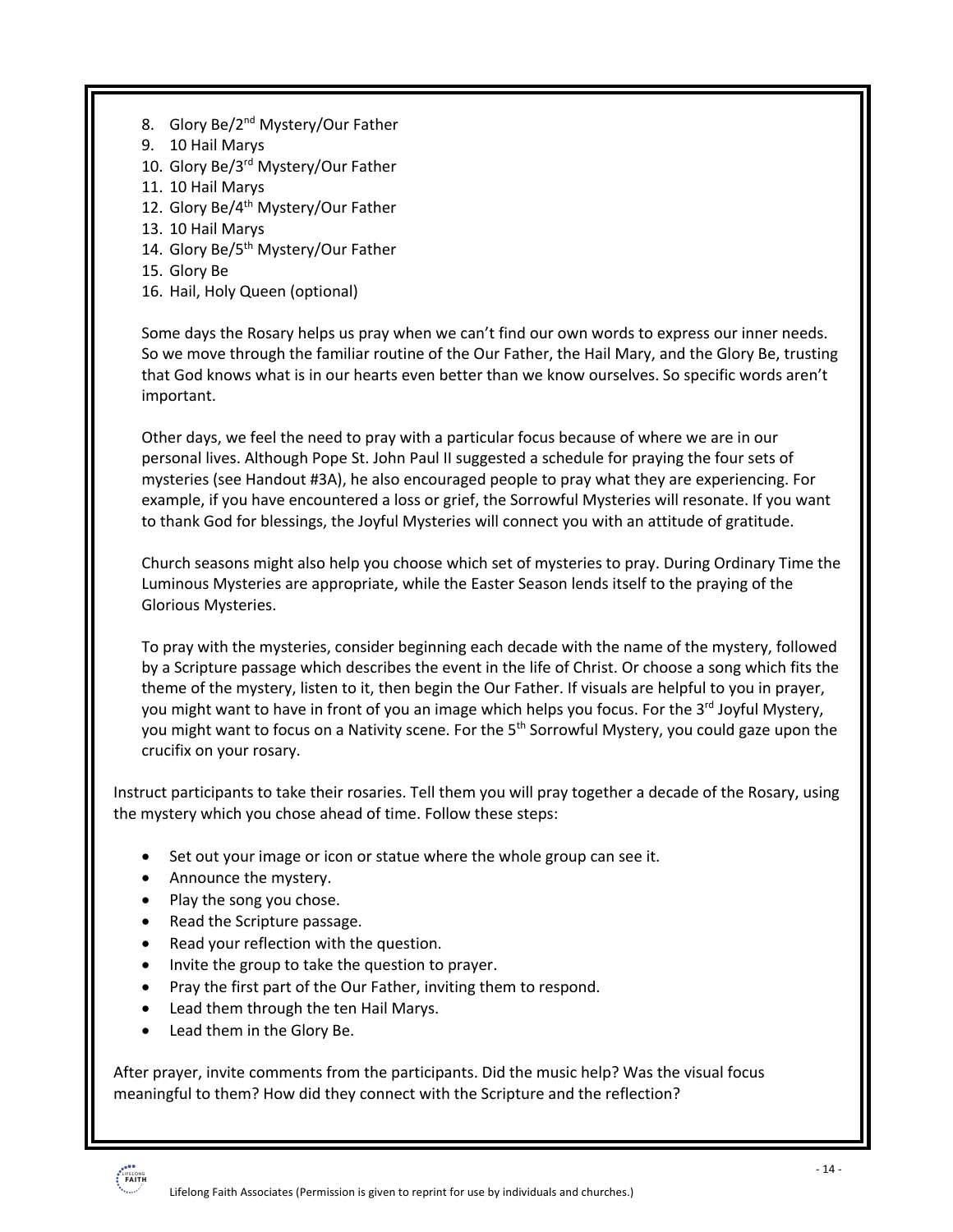# Activity 2. Praying Scripture with the Mysteries

This learning activity center explores the connection between Scripture and the Mysteries of the Rosary.

#### **Preparation**

In advance, give Handout #4 to the catechists who will facilitate this activity.

#### **Materials**

- Bibles
- Rosaries, one for each participant
- Handout #4 for catechists and Handout #4A for participants, one per family or individual.

### Activity Plan

Introduce the activity by reminding participants that Pope St. Paul VI called the Rosary a Bible for those who can't read. The Rosary traces the journey of Jesus from his Incarnation through his sending of the Holy Spirit at Pentecost. The mysteries exist to give us a particular focus for meditation as we move through the decades.

Tell participants that they are going to make the connections between Scripture and the Mysteries of the Rosary in this activity center.

Guide the participants through the following steps, referring them to Handout #4A.

Choose one set of mysteries to work on as a family or table group. Base your decision on what is happening in your life right now. Look up the Scripture passage(s) for each of the five decades, read the passage, then select one of the following options to connect what Jesus and/or Mary did to what God wants you to do in your own lives.

1) Create a human sculpture of the scene in each of the five mysteries. As a table group, get inside the passages and become the characters in each passage.

Or

2) Write a paragraph meditation on each of the five mysteries. For example, for the First Joyful Mystery the paragraph might include the words we heard in our opening prayer: "God called Mary through the angel Gabriel to become the mother of his Son. Mary struggled with this invitation. But in the end, she surrendered to God's will for her life. She discerned her unconditional YES to God. As we reflect on this joyful mystery, let all of us search our hearts for God's invitation to us…"

Or

3) Draw a picture for each of the five mysteries. The picture can depict the Scripture passage or represent a current experience which connects the meaning of the Scripture passage in your own lives.

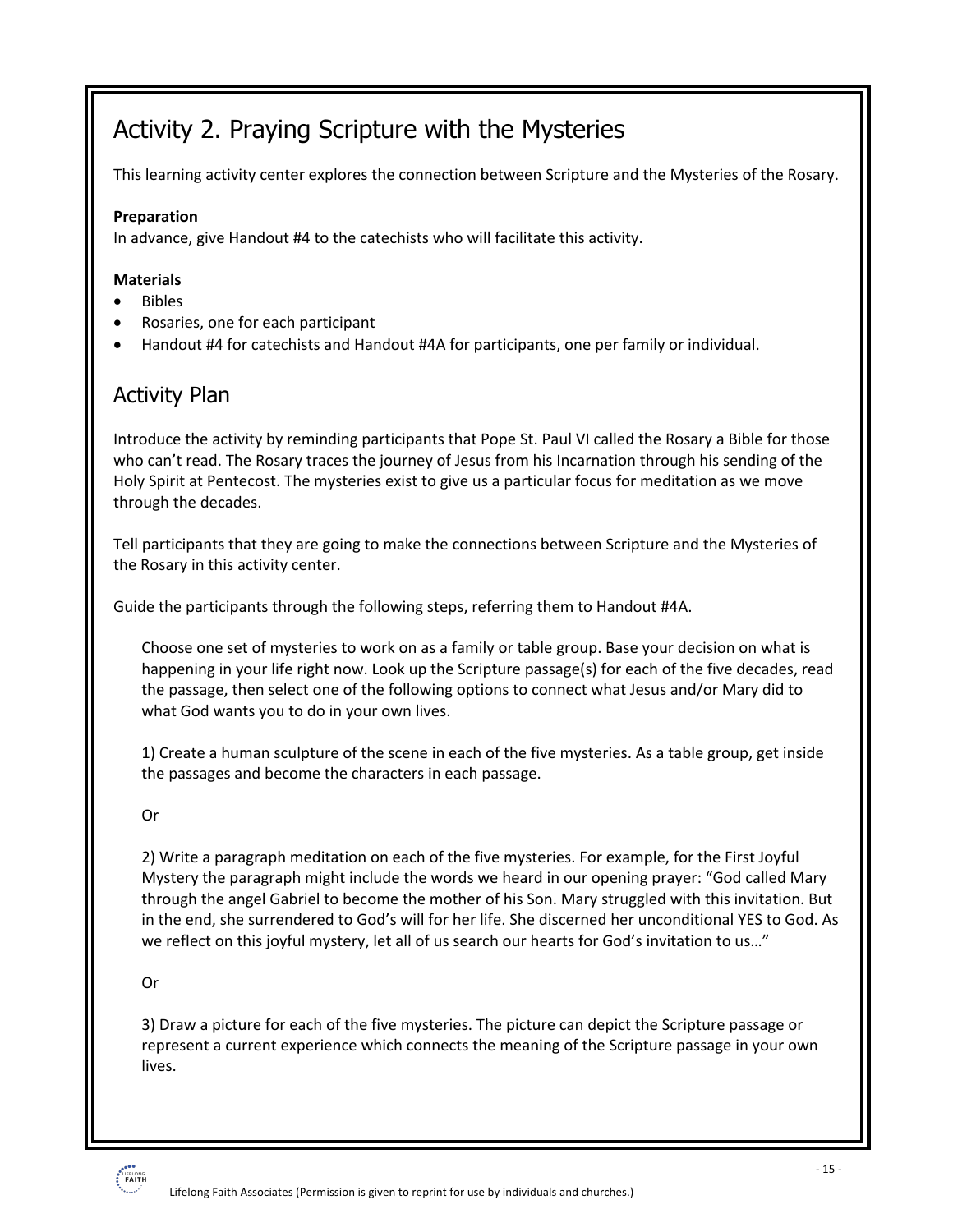After you do your sculpture or meditation or picture, choose a key question which you can use as a focus when praying the decade. For example, in our opening prayer on the First Joyful Mystery, the questions were: "What is God asking us to do today? What will be our answer to God's invitation?"

When the group is finished with the five mysteries, invite participants to pray one decade of their choice, using the sculpture, picture or reflection and the question as they enter into the prayer.

The passages for the Five Joyful Mysteries include:

- The Annunciation, Luke 1:28-38
- The Visitation, Luke 1:39-45
- The Birth of Jesus in Bethlehem, Luke 2:1-7
- The Presentation of the Child Jesus in the Temple, Luke 2:22-32
- The Finding of the Child Jesus in the Temple, Luke 2:41-52.

The Luminous Mysteries, or Mysteries of Light include:

- The Baptism of Jesus by John in the Jordan River, Matthew 3:17
- The Wedding at Cana, John 2:1-12
- The Proclamation of the Kingdom, Mark 1:15
- The Transfiguration, Luke 9:31-35
- The First Eucharist, Luke 22:17-20 and John 13:1.

The Sorrowful Mysteries include:

- The Agony in the Garden, Matthew 26:36-46; Mark 14:32-42; Luke 22:39-46
- The Scourging at the Pillar, John 18:33-19:1
- The Crowning with Thorns, Matthew 27:27-31 and John 19:1-16
- The Carrying of the Cross, Matthew 27:32; Mark 15:20-23; Luke 23:26-32
- The Crucifixion and Death of Jesus, Matthew 27:33-56; Mark 15:24-41; Luke 23:33-49; John 15:12-15, 19:17-37.

The Glorious Mysteries include:

- The Resurrection, Matthew 28:1-10; John 20:1-29
- The Ascension, Acts 1:6-11
- The Descent of the Holy Spirit upon the Apostles, Acts 2:1-12
- The Assumption of Mary into Heaven (No passage)
- The Crowning of Mary as Queen of Heaven and Earth (No passage).

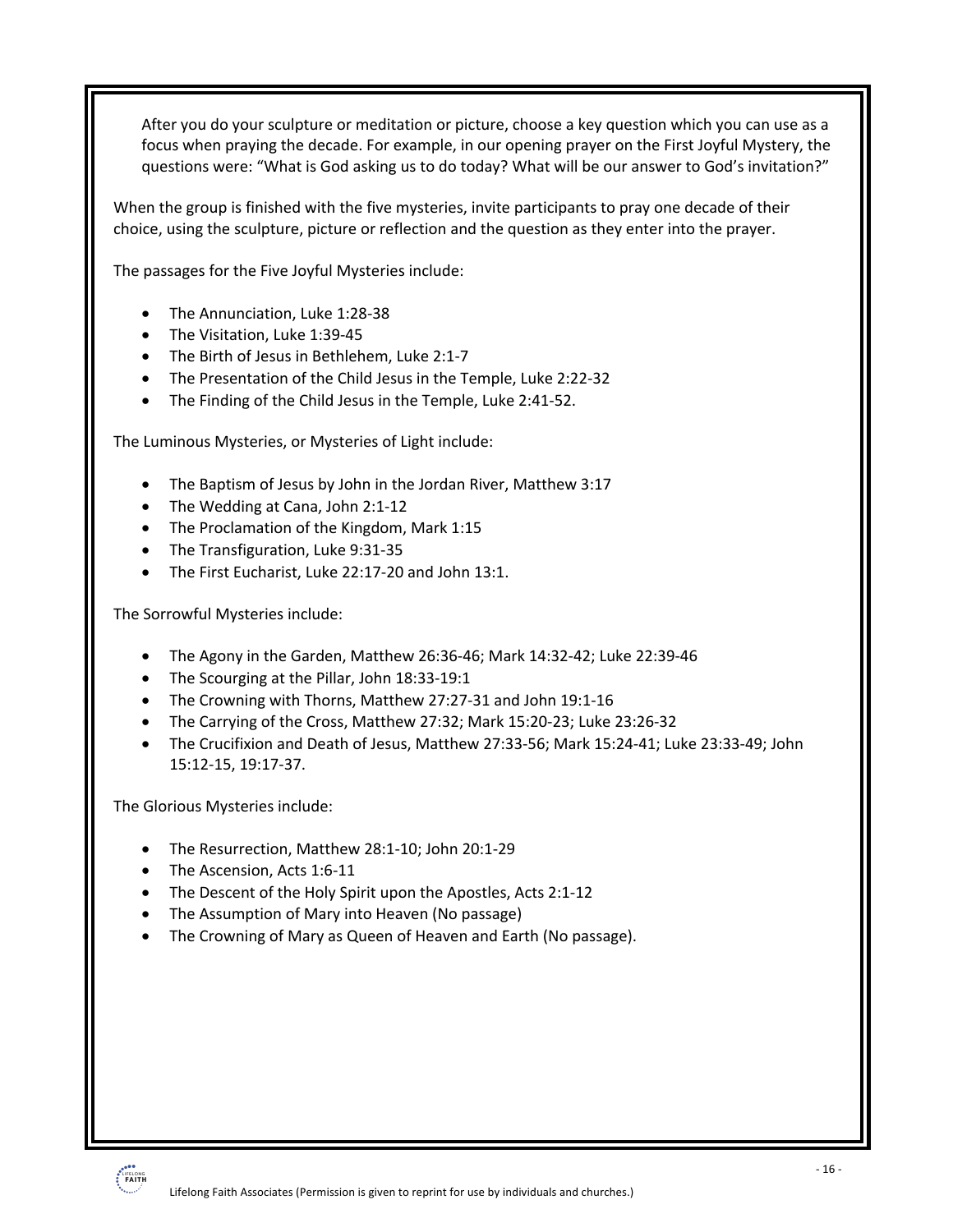# Activity 3. Creating Your Own Mysteries (recommended for tables with Adolescents and Adults)

This learning activity center offers the opportunity for participants to create their own mysteries around a theme which is important in their lives right now.

#### **Preparation**

Make copies of Handout #5 for each participant.

#### **Materials**

- Bibles (preferably a translation with a thematic index, such as the *Catholic Youth Bible* from St. Mary's Press)
- Handout #5

### Activity Plan

Pope St. John Paul II, in his apostolic letter on the Rosary in 2002, urged all of us to "let the mysteries on which you reflect, whatever they are, help you to pray in harmony with the demands of your daily life" (*RVM* 28). We are going to do just that in this activity center—pray in harmony with our daily lives. Brother Philip Armstrong, C.S.C., wrote a book about choosing your own mysteries. He called it *Your Own Mysteries—Praying Your Life through the Rosary.* Brother Philip created several sets of mysteries around important themes in life, including a set of Vocations Mysteries, Golden Rule Mysteries, Rites of Passage Mysteries, even Psalm and Isaiah Mysteries. For his Rites of Passage Mysteries, he identified the following episodes from Jesus' life as the focus of meditation: Jesus becoming aware of his call in Luke 4; Jesus praying about his call in Matthew 16 and Mark 8; Jesus making a decision to embrace his call in Luke 9 and John 11; Jesus acting on his decision in John 7; and Jesus reaffirming his decision in Mark 1 and 6 and in Luke 5 and 6 (*Your Own Mysteries*, pp. 38-40).

In groups of two or three, or as a family, think of a key issue you need to lift up in prayer. It could be struggling to live a good, moral life; it might be choosing your vocation in life. It might be treating others with dignity and respect; or perhaps you need to reach out to the poor and vulnerable more and not get caught up in materialism. Once you have chosen your theme, take a Bible and, beginning with the Gospels, try to find five passages which line up with your theme. In other words, create your own set of mysteries! If you get stuck finding a passage, talk about people in Scripture who seemed to struggle with your issue and found a way to live faithfully through the struggle.

Use Handout #5: Creating Your Own Mysteries to record your set of mysteries.

If time permits, invite participants to share their new sets of mysteries with each other.

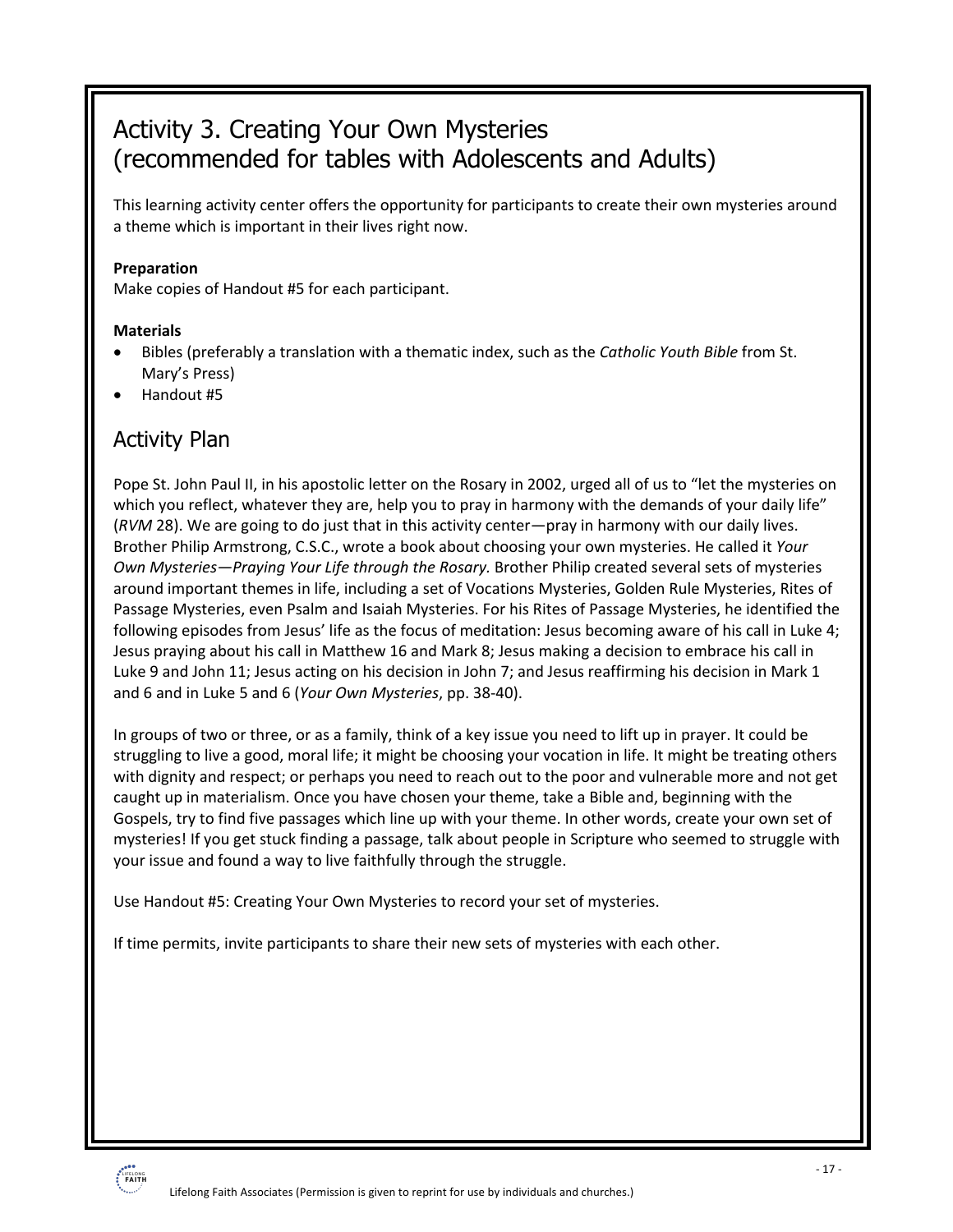# Activity 4: Seeing Through Mary's Eyes (recommended for Adolescents and Adults)

**Note**: If you choose to do *this activity*, you will need obtain a copy of *Blessed Art Thou* by Michael O'Neill McGrath with prayers by Richard N. Fragomeni (Franklin Park, IL: World Library Publications, 2004). Although quite effective, this activity is not crucial to the overall success of this session. This activity will work best if done with a group of twenty people or less.

This learning activity center offers the opportunity for participants to practice contemplative prayer by focusing on selected mysteries, using Mary's point of view to explore the meaning of each mystery chosen.

#### **Environment**

Collect as many different images, statues, and icons of Mary as you can. Try to include diverse images, such as Our Lady of Guadalupe, Our Lady of Lourdes, Our Lady of Fatima, Our Lady of Czestochowa, and so on. Have the images placed around the activity center space.

#### **Preparation**

Review the prayers and mark the following pages in the *Blessed Art Thou* book:

- Our Lady of the Rosary
- Cause of Our Joy
- Promised Land of Milk & Honey
- Mother of Sorrows
- Gate of Heaven
- Our Lady of Light
- Assumption over Bethany

#### **Materials**

- *Blessed Art Thou* by Michael O'Neill McGrath with prayers by Richard N. Fragomeni (Franklin Park, IL: World Library Publications, 2004)
- Paper for writing diary entries

### Activity Plan

#### Share the following:

Praying the Rosary is like learning Jesus' life through the eyes of his mother. As Pope St. John Paul II said in his apostolic letter on the Rosary (*Rosarium Virginis Mariae: On the Most Holy Rosary*), "The contemplation of Christ has an *incomparable model* in Mary. In a unique way the face of the Son belongs to Mary. It was in her womb that Christ was formed, receiving from her a human resemblance which points to an even greater spiritual closeness. No one has ever devoted himself to the contemplation of the face of Christ as faithfully as Mary…" (*RVM* 10).

Contemplative prayer requires no words—it is truly a prayer of the heart. But the Rosary can be a tool for entering into the contemplation of Christ, especially when viewed through the eyes of his mother.

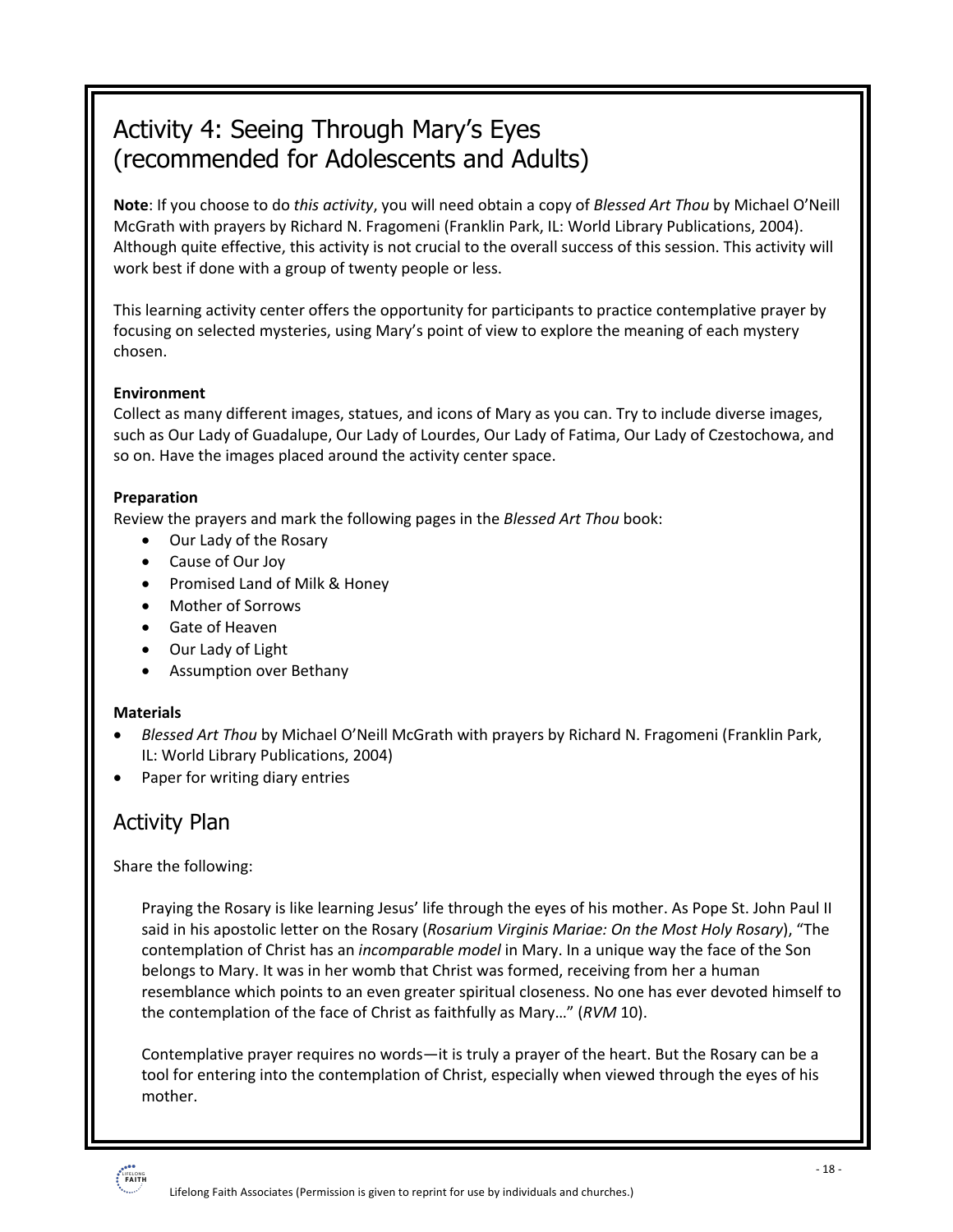Invite participants to assume a restful posture. Make sure all can see your book as you read the prayers in *Blessed Art Thou.* Then share:

We are going to use images of Mary and prayers to Mary to enter into contemplative prayer. We will hear a particular Mystery of the Rosary, followed by a prayer and an image which connect to the mystery. Then we will rest in the mystery we are called to celebrate—without more words. Let's begin by praying a prayer to Our Lady of the Rosary. Repeat each phrase after me.

Read the prayer "Our Lady of the Rosary" in *Blessed Art Thou.* Pause after each sentence or phrase so the participants can echo your prayer. When the prayer is concluded, turn the book to show the image of Our Lady. Continue to hold the book so the participants can focus on the image. Allow one to two minutes (depending on the ages in the group) for contemplative prayer before moving to the next prayer and image. Repeat the pattern through the following selections in *Blessed Art Thou.* If it is hard for people to maintain their focus as they contemplate the images, pray several Hail Marys with them while you hold up the images.

- 1. Proclaim: "The Joyful Mysteries: The Annunciation, The Visitation, The Birth of Jesus, The Presentation, and the Finding of the Child Jesus in the Temple." Read the prayer for "Cause of Our Joy," then hold up the image for one to two minutes.
- 2. Proclaim: "The Third Luminous Mystery: The Proclamation of the Kingdom." Read the prayer for "Promised Land of Milk & Honey," then hold up the image for one to two minutes.
- 3. Proclaim: "The 5<sup>th</sup> Sorrowful Mystery: The Crucifixion and Death of Our Lord." Read the prayer for "Mother of Sorrows," then hold up the image for one to two minutes.
- 4. Proclaim: "The 1<sup>st</sup> Glorious Mystery: The Resurrection." Read the prayer for "Gate of Heaven," then hold up the image for one to two minutes.
- 5. Proclaim: "The 3<sup>rd</sup> Glorious Mystery: The Descent of the Holy Spirit upon the Apostles." Read the prayer for "Our Lady of Light," then hold up the image for one to two minutes.
- 6. Proclaim: "The 4th Glorious Mystery, The Assumption of Mary into Heaven." Read the prayer, "Assumption over Bethany," then hold up the image. Lead the group in praying an Our Father, ten Hail Marys, and a Glory Be.

After you finish, invite participants to choose one mystery which struck them and, looking through Mary's eyes, write a diary entry on that event as they think Mary would have done. Invite them to share their entries with one other person in the activity center.

If time permits, invite sharing on how helpful the prayers and images were to entering into contemplation. Brainstorm with them ways they can use images or statues or icons to contemplate the face of Christ.

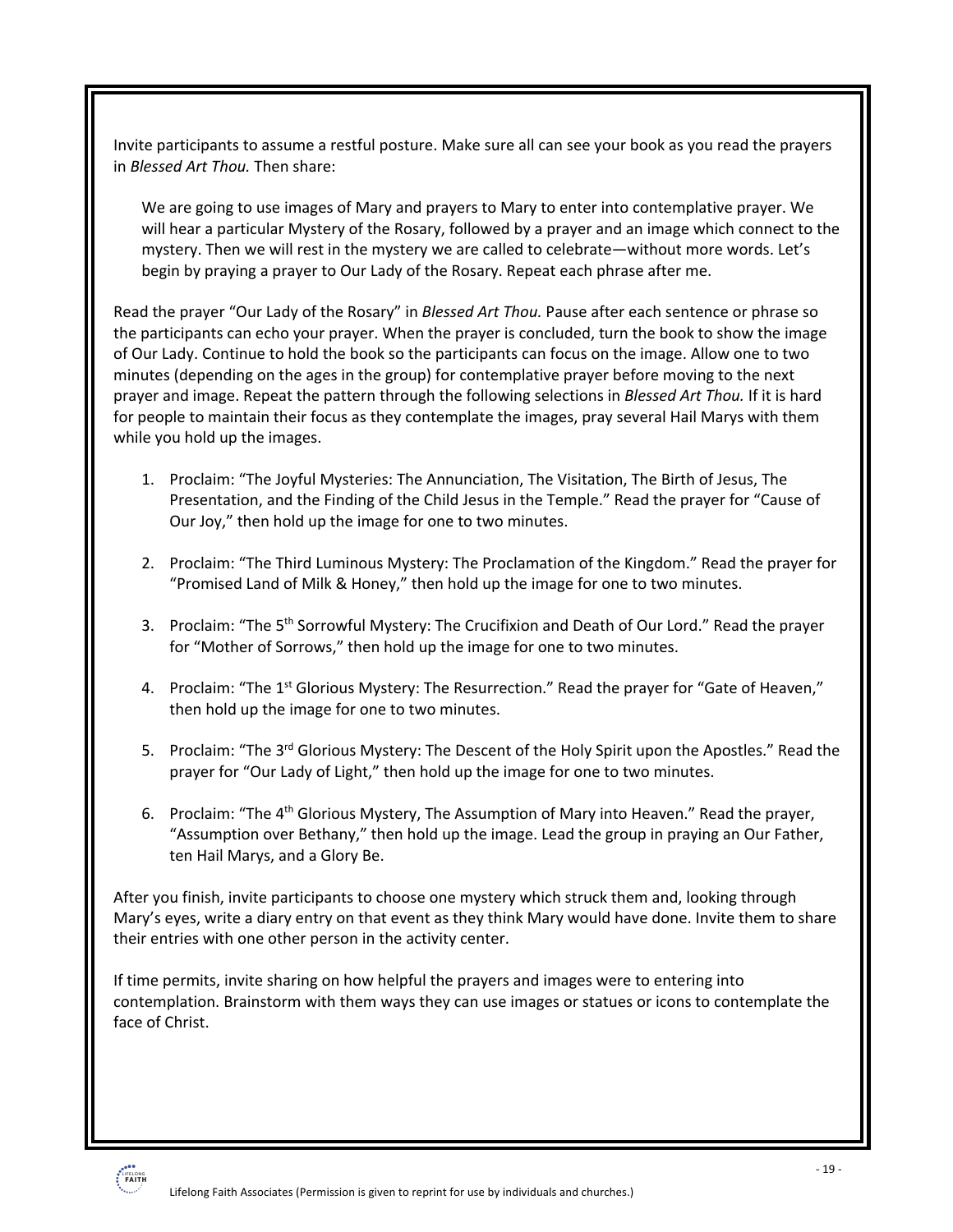# Activity 5: Make a Rosary (recommended for Families with Children)

This learning activity center offers the opportunity for families to learn about the Rosary by making one.

#### **Preparation**

Review the origins and meaning of each of the prayers of the Rosary: the Apostles' Creed, the Our Father, the Hail Mary, and the Glory Be.

Draw a rosary on a large sheet of newsprint, writing which prayers are said with which beads. Post it where all participants can see it.

#### **Materials**

Materials to make simple rosaries

- Heavy thread or wire
- Crucifixes
- Medals
- Beads or seeds of different colors for the Our Father/Glory Be beads (6) and the Hail Mary beads (53)
- Baggies for rosary materials so participants can take unfinished rosaries home to complete

If you have a limited budget, use heavy thread for the whole Rosary. The thread can be knotted to form the prayer beads. Using your favorite internet search engine, enter the term "make a rosary" for suppliers of rosary-making materials or other creative ideas for making rosaries.

### Activity Plan

Walk participants through the design of the Rosary, using the newsprint prepared in advance.

We won't have time to make an entire rosary in this session, but we will get as far as we can, then you can finish your rosaries at home. While we make our rosaries, we are going to invite members of the communion of saints—both the living and the dead—to pray with us as we create our decades. Pope St. John Paul II wrote of the rosary: "A fine way to expand the symbolism of the beads is to let them remind us of our many relationships, of the bond of communion and fraternity which unites us all in Christ" (RVM 36).

The rosary begins with the Sign of the Cross, an acknowledgment of the triune God to whom our prayer is made. Let us begin making our rosaries "In the name of the Father, and of the Son, and of the Holy Spirit." With whom do you want to pray to the Trinity? With whom do you want to profess your faith through the Apostles' Creed? Think of that person, someone you know and love, someone who needs your prayers, or someone deceased—perhaps a loved one who died or a saint you want to pray with you.

Allow time for the making of a knotted crucifix or connecting the crucifix to the first bead. Continue:

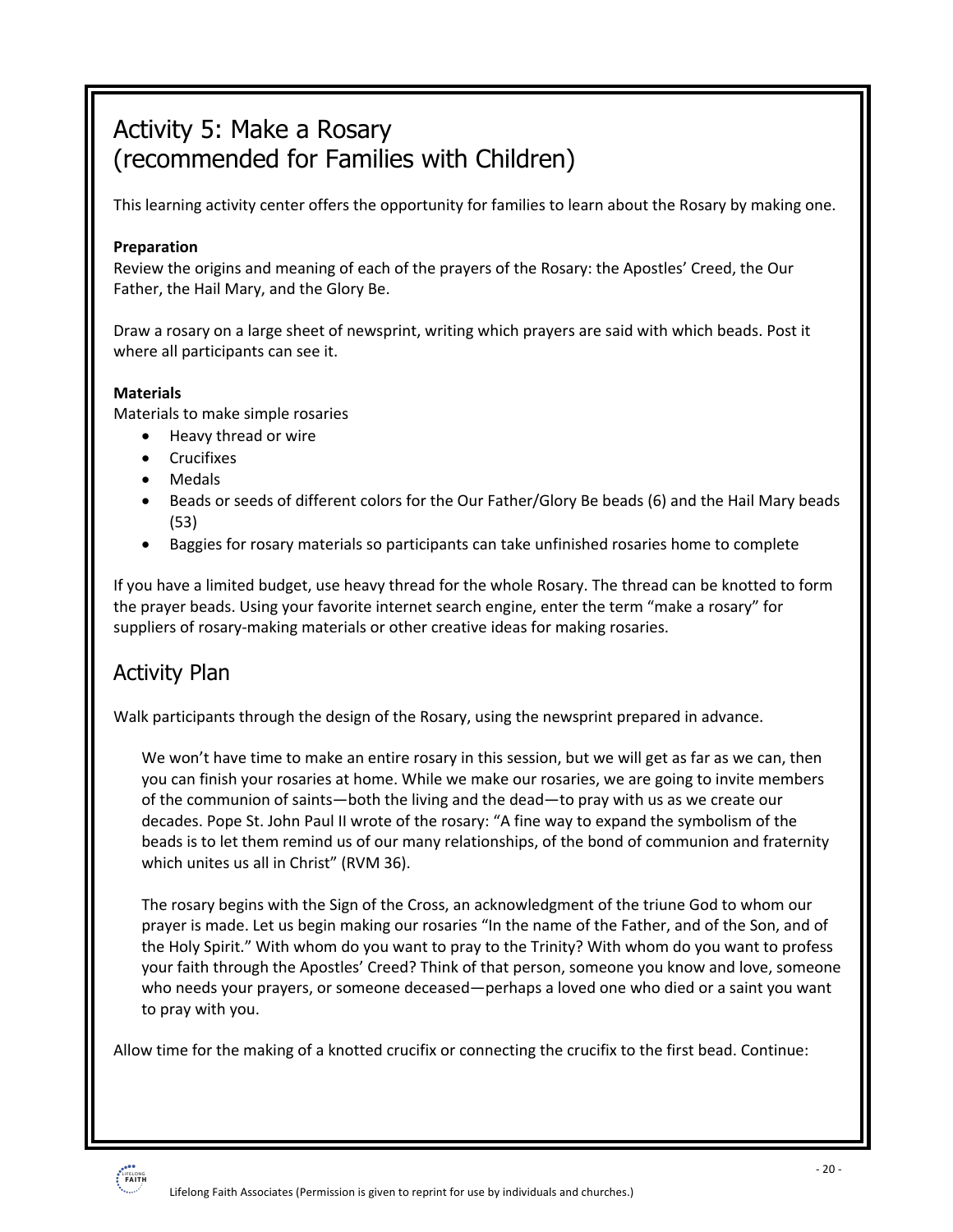The Apostles' Creed identifies the great mysteries of our faith, including the significant events in the life of Christ. The Creed is a declaration of our faith and a powerful way to begin the rosary. We are united with the communion of saints as we continue our prayer.

Pray together the Apostles' Creed.

I believe in God, the Father Almighty, Creator of heaven and earth, and in Jesus Christ, his only Son, our Lord. He was conceived by the Holy Spirit, born of the Virgin Mary, suffered under Pontius Pilate, was crucified, died, and was buried. He descended into hell, the third day he rose again from the dead. He ascended into heaven, and is seated at the right hand of God the Father Almighty. From there he shall come to judge the living and the dead. I believe in the Holy Spirit, the holy, catholic Church, the communion of saints, the forgiveness of sins, the resurrection of the body, and life everlasting. Amen.

Then continue:

The Lord's Prayer, which follows the Creed and begins each decade of the rosary, comes directly from the Gospel stories of Matthew and Luke. Both evangelists describe Jesus teaching this prayer to his apostles. Because the words are Christ's, we call this the perfect prayer. When we pray the words "Our Father" in the rosary, we celebrate an intimate relationship with God. We surrender ourselves to God's will, and we pray for God's Kingdom before praying for our own needs. The Lord's Prayer demands trust on our part that God will give us whatever we need to live a life of fidelity, dignity, and hope. We also seek reconciliation with God and the community when we ask to be forgiven as we forgive others. With whom do you want to pray the Our Father?

Pray an Our Father together as they make the first bead or knot. Then continue:

The first part of the Hail Mary is God's salutation to Mary through the angel Gabriel at the Annunciation. "Hail, Mary, full of grace, the Lord is with thee" reminds us that Mary's grace comes from God's presence in her life. When we pray these words, we ask that we, too, can be made holy by the presence of God in our lives. The next words are those spoken to Mary by her cousin Elizabeth: "Blessed are you among women, and blessed is the fruit of your womb." Elizabeth was the first to call Mary blessed because Mary bore Christ to the world. The second part of the Hail Mary is our prayer to Mary to be our intercessor: "Holy Mary, mother of God, pray for us sinners now and at the hour of our death." We acknowledge our sinfulness and our need for God today as well as at the end of our lives. We picture Mary in heaven talking to Christ in a mother to son way, taking our prayers to him and reminding him of our needs. With whom do you want to pray to our Blessed Mother?

Now let's make the three beads or knots which make up the three Hail Marys as we pray three Hail Marys for faith, for hope, and for charity.

Pray the prayers as participants add the three beads, then continue:

The Doxology, or Glory Be, is prayed at the end of each decade of the rosary. It is a continuation of the Lord's Prayer, celebrating the Triune God whom Mary worshipped so faithfully. It serves to

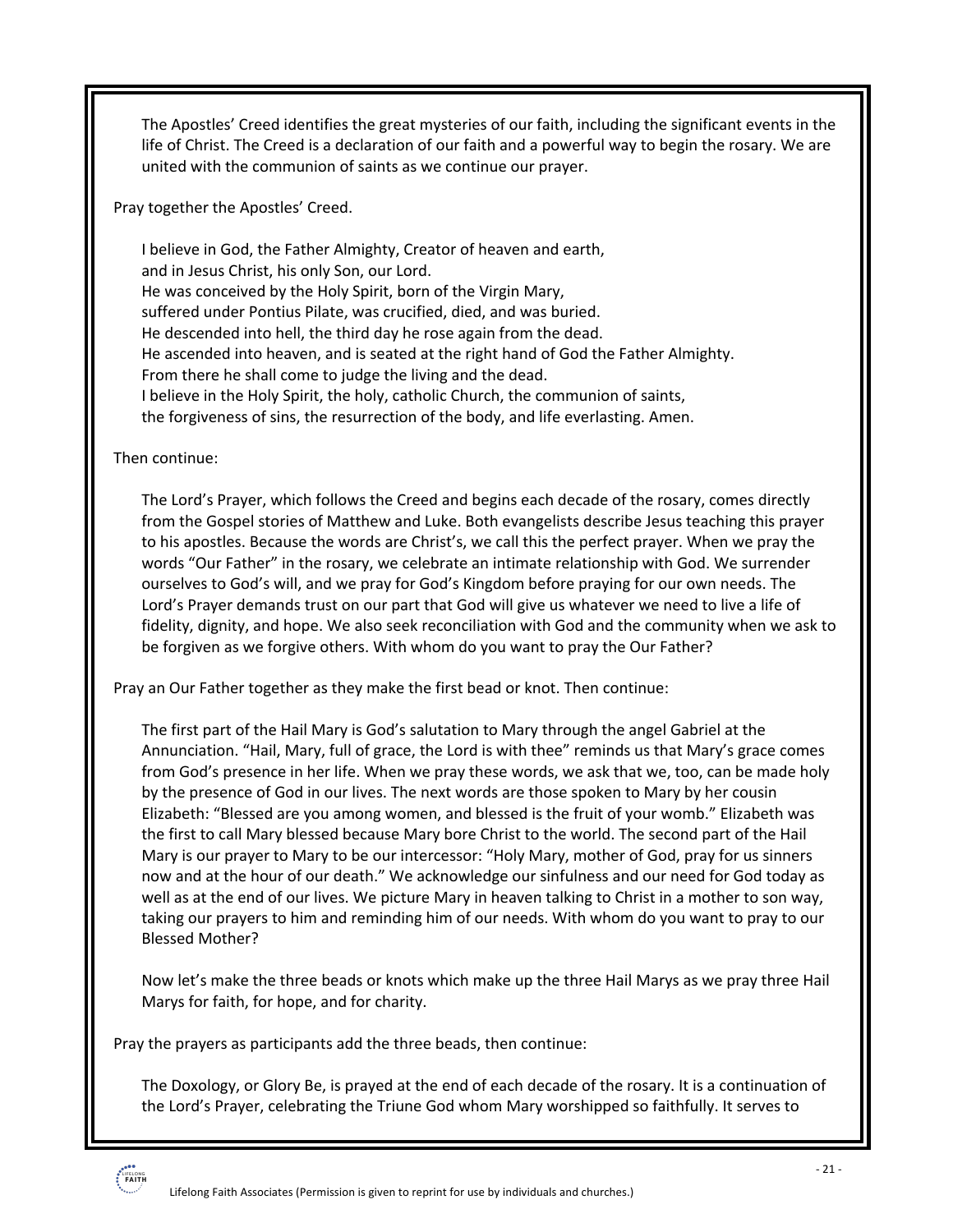remind us that God is eternal and will always be there for us. With whom do you want to pray the Glory Be?

Pray the Glory Be as participants add the single bead. Then continue:

We're now ready to create our five decades—named after the ten Hail Marys in each one. The medal or knot which connects the first set of prayers to the five decades will serve as the touch point for the first mystery and Our Father, and the final Glory Be. Choose one set of mysteries—the Joyful, Luminous, Sorrowful or Glorious—to reflect on as you make your rosary. (*Pause*.) With whom do you want to pray these prayers?

Guide participants through their rosary-making, inviting them to choose people with whom to pray as they create their rosaries. Continue until there are two minutes left, then instruct participants to collect their rosary supplies in baggies so they can take them home to finish.

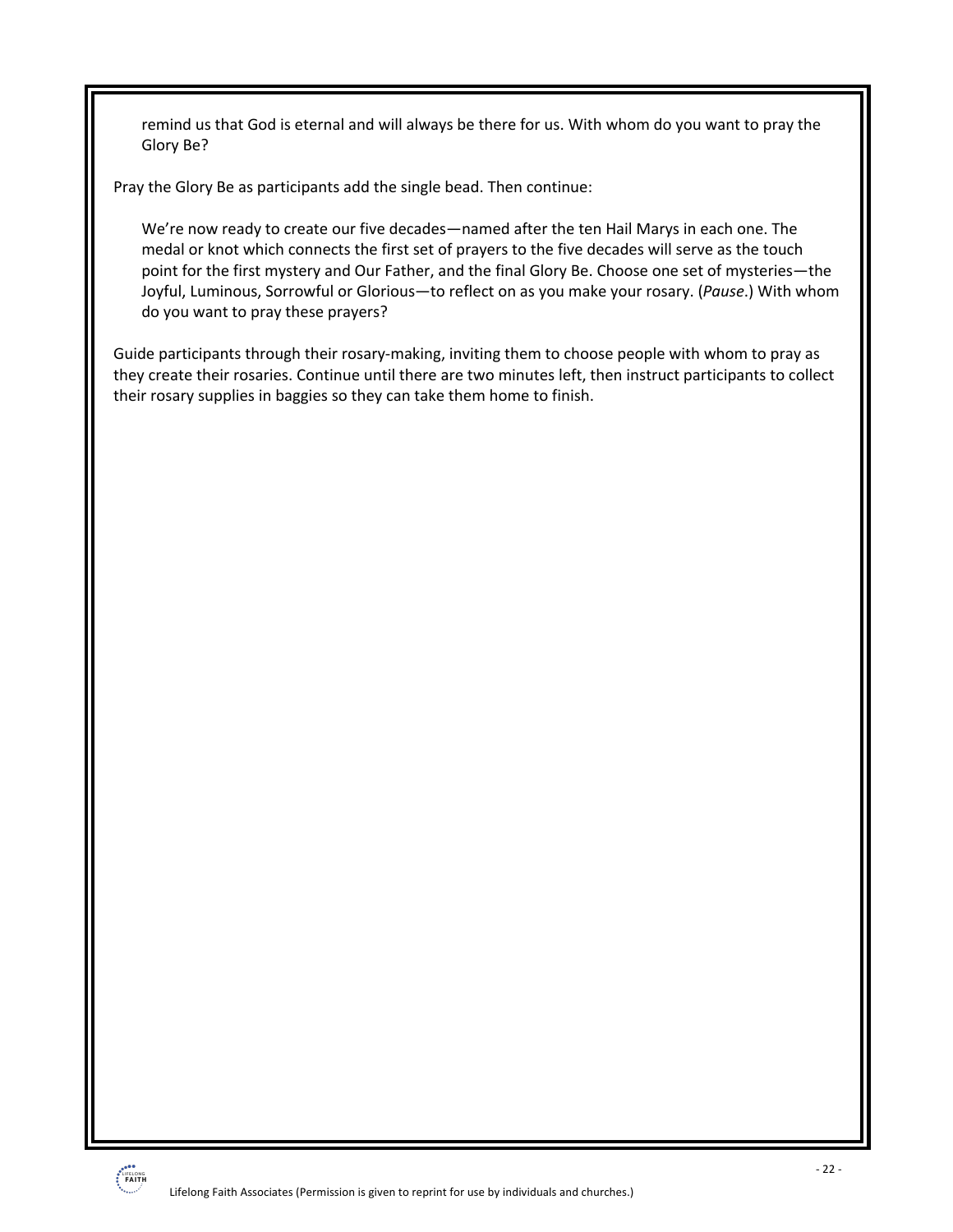# Activity 6. Praying the Rosary for Peace (recommended for All Ages)

This learning activity center offers the opportunity to understand and experience the Rosary as a prayer for peace.

#### **Preparation**

Make copies of Handout #6 for each participant.

#### **Materials**

- Handout #6
- Song of peace (e.g., *Let There Be Peace on Earth, All We Are Saying Is Give Peace a Chance, Make Me a Channel of Your Peace, Peace I Leave*)
- Pipe cleaners—four or five per participant (enough for each participant to shape them into a pair of eyeglasses)
- Play-Doh or other modeling clay

### Activity Plan

When Mary appeared to the children in Fatima during World War I, she told them to pray the Rosary for peace in the world. Pope St. John Paul II echoed those words when he said in his apostolic letter on the Rosary: "*The Rosary is by its nature a prayer for peace*, since it consists in the contemplation of Christ, the Prince of Peace, the one who is "our peace" (Eph. 2:14). Anyone who assimilates the mystery of Christ—and this is clearly the goal of the Rosary—learns the secret of peace and makes it his life's project. Moreover, by virtue of its meditative character, with the tranquil succession of Hail Marys, the Rosary has a peaceful effect on those who pray it, disposing them to receive and experience in their innermost depths, and to spread around them, that true peace which is the special gift of the Risen Lord (cf. Jn 14:27; 20:21)…The Rosary is also a prayer for peace because of the fruits of charity which it produces. When prayed well in a truly meditative way, the Rosary leads to an encounter with Christ in his mysteries and so cannot fail to draw attention to the face of Christ in others, especially in the most afflicted…In a word, by focusing our eyes on Christ, the Rosary also makes us peacemakers in the world" (*RVM 40*).

Invite participants to enter into the peace which the Rosary calls for by singing together a song of peace.

Then continue in your own words or using the words below:

We are going to take selected Scripture passages about peace and weave them into praying a decade of the Rosary for peace. The Old Testament passages paint a picture of what the world would look like when the Messiah came. It was a world of peace because it was a world of justice.

Instruct participants to take the pipe cleaners and make a pair of eyeglasses with them. Invite them to put on the glasses so they can envision a world of peace as the prophets did. Then continue:

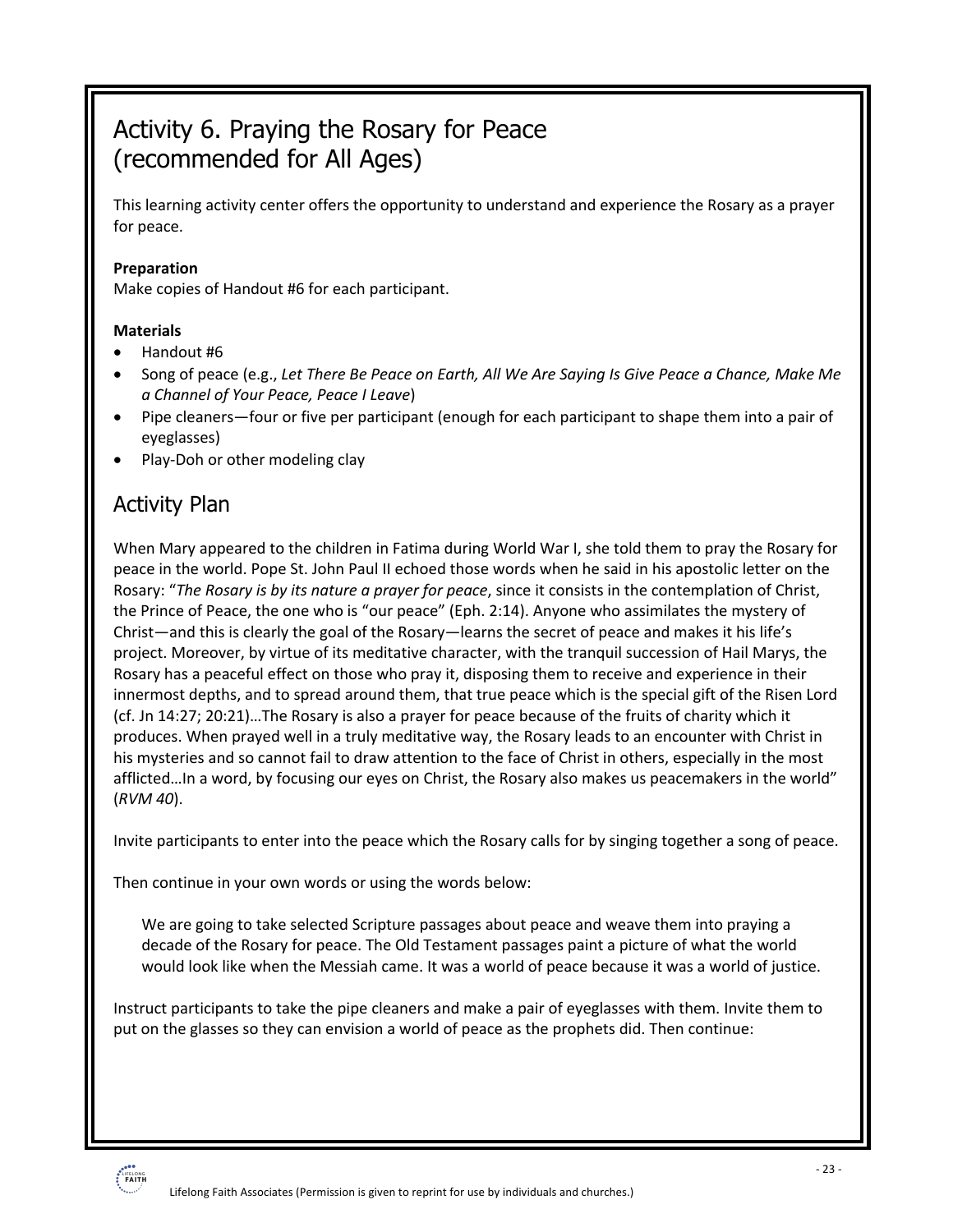In the Gospels, we hear that Jesus is the fulfillment of the prophets' dreams. Jesus' own dream—the Kingdom of God—is now possible. The epistles continue this theme: Jesus is the source of peace in our lives and in the world.

Instruct participants to take Handout #6 and read the Scripture passages on peace. Then invite them to come up with a symbol which represents the peace of Christ to them. They might, for example, see peace as two hands clasped. Or they might symbolize peace with a dove. Have them use the Play-Doh to develop their symbol.

The Scripture passages include:

- Isaiah 11:6-9 "The wolf shall live with the lamb, the leopard shall lie down with the kid, the calf and the lion and the fatling together, and a little child shall lead them. The cow and the bear shall graze, their young shall lie down together; and the lion shall eat straw like the ox. The nursing child shall play over the hole of the asp, and the weaned child shall put its hand on the adder's den. They will not hurt or destroy on all my holy mountain; for the earth will be full of the knowledge of the Lord as the waters cover the sea."
- Micah 4:3-4 "He shall judge between many peoples, and shall arbitrate between strong nations far away; they shall beat their swords into plowshares, and their spears into pruning hooks; nation shall not lift up sword against nation, neither shall they learn war any more; but they shall sit under their own vines and under their own fig trees, and no one shall make them afraid; for the mouth of the Lord of hosts has spoken."
- Luke 2:12-14 " 'This will be a sign for you: you will find a child wrapped in bands of cloth and lying in a manger.' And suddenly there was with the angel a multitude of the heavenly host, praising God and saying, 'Glory to God in the highest heaven, and on earth peace among those whom he favors.' "
- John 14:27 "Peace I leave with you; my peace I give to you. I do not give to you as the world gives. Do not let your hearts be troubled, and do not let them be afraid."
- Colossians 3:13-15 "Bear with one another and, if anyone has a complaint against another, forgive each other; just as the Lord has forgiven you, so you also must forgive. Above all, clothe yourselves with love, which binds everything together in perfect harmony. And let the peace of Christ rule in your hearts, to which you indeed were called in the one body."

After groups have finished their symbols, tell them they will be asked to hold up the symbol and share its meaning in one sentence as you pray together a decade of the Rosary for peace. Share the following:

Let us pray for peace in the world, peace in our communities and families, and peace in our hearts. Our Father…

Invite the first person or family to share their symbol, then pray a Hail Mary. Invite a second symbol and second Hail Mary. Continue until all groups have shared their symbol. Then conclude with a Glory Be.

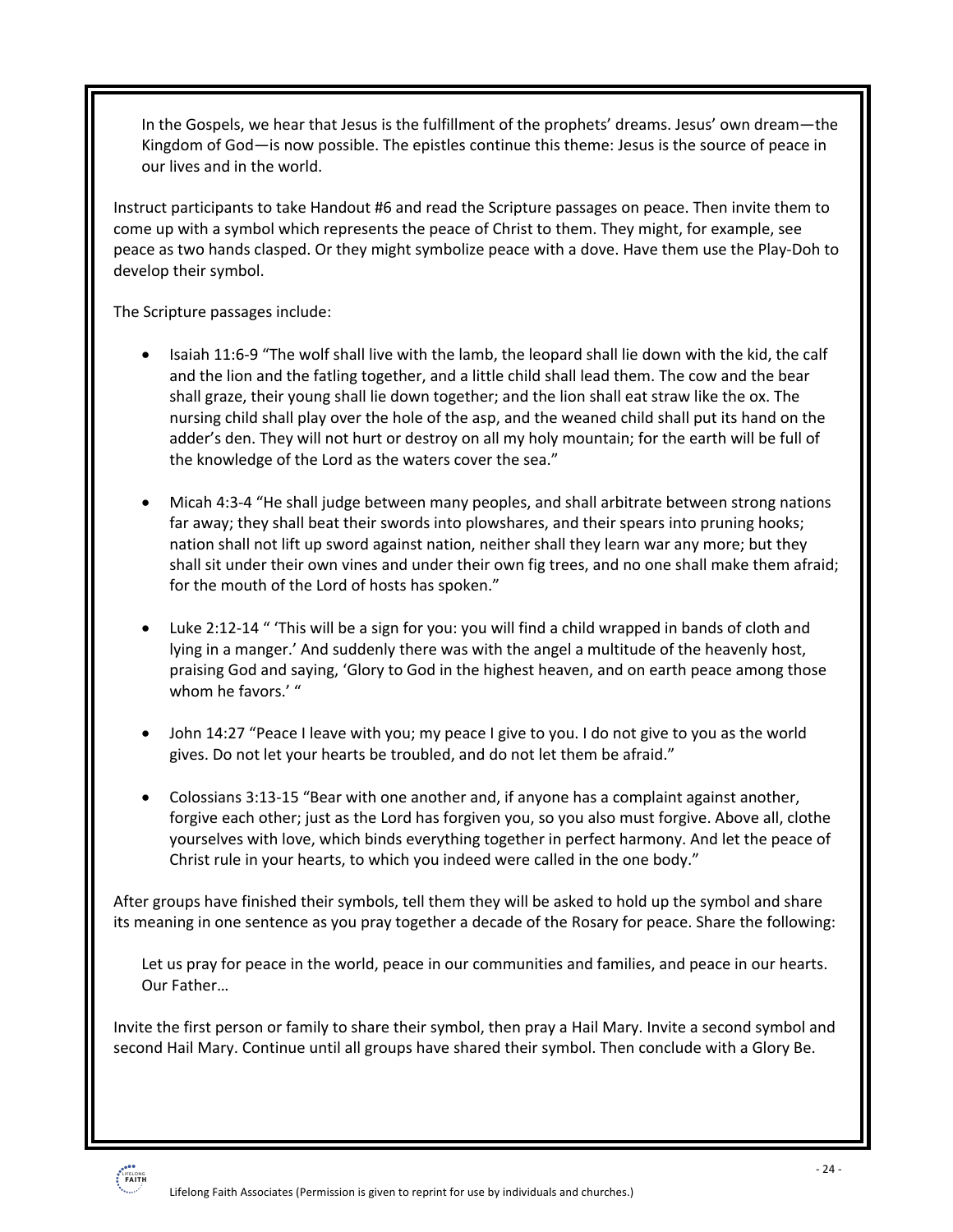# Part 4. Sharing Learning Reflections (20-25 minutes)

#### **Preparation**

Print Handout #7 for each participant.

Invite participants to take Handout #7: Reflection on the Rosary and spend a few quick moments completing the sentences.

### Reflection on the Rosary

- 1. I think that praying the rosary could help my prayer life by…
- 2. The **Example 2.** Mysteries really connect with where I am on my faith journey right now because…
- 3. I commit to praying a rosary in the coming week on……… at ………..(day of the week and time of day)
- 4. I will pray the rosary for the following intention: …
- 5. The role of Mary in my prayer life is…

Ask participants to gather in intergenerational groups to share what they have learned and created. Invite them to take several minutes to share their responses to the following questions:

- What is one new thing you learned about the Rosary that you didn't know before?
- What value do you see in praying the Rosary as an individual? As a family? As a faith community?
- Which mystery is particularly meaningful to you at this stage of your life? Why?

# Part 5. Closing Prayer Service (10 minutes)

#### **Gather**

Loving God, we thank you for sharing the Mother of Jesus with us and making her our mother. We thank you for the Rosary, a prayer which Mary herself encouraged us to pray. As we go forth, help us to be more like Mary. When she became pregnant with Jesus—God's own Son—she didn't sit back and let others wait on her. She went to take care of her cousin Elizabeth. God, make us more like Mary, focused on the needs of others more than on ourselves. We ask this in the name of your Son, Jesus. Amen.

#### **Reading**

Luke 1:39-56

#### **Decade of the Rosary**

Invite a group which did a meditation or sculpture of the Joyful Mysteries in the Activity Center to come forward and share their work on the Second Joyful Mystery, The Visitation, including their question for reflection. If no group chose the Second Joyful Mystery, ask for any group which would like to share their work to come forward. Invite the assembly to reflect on the group's question as they pray a decade of the Rosary.